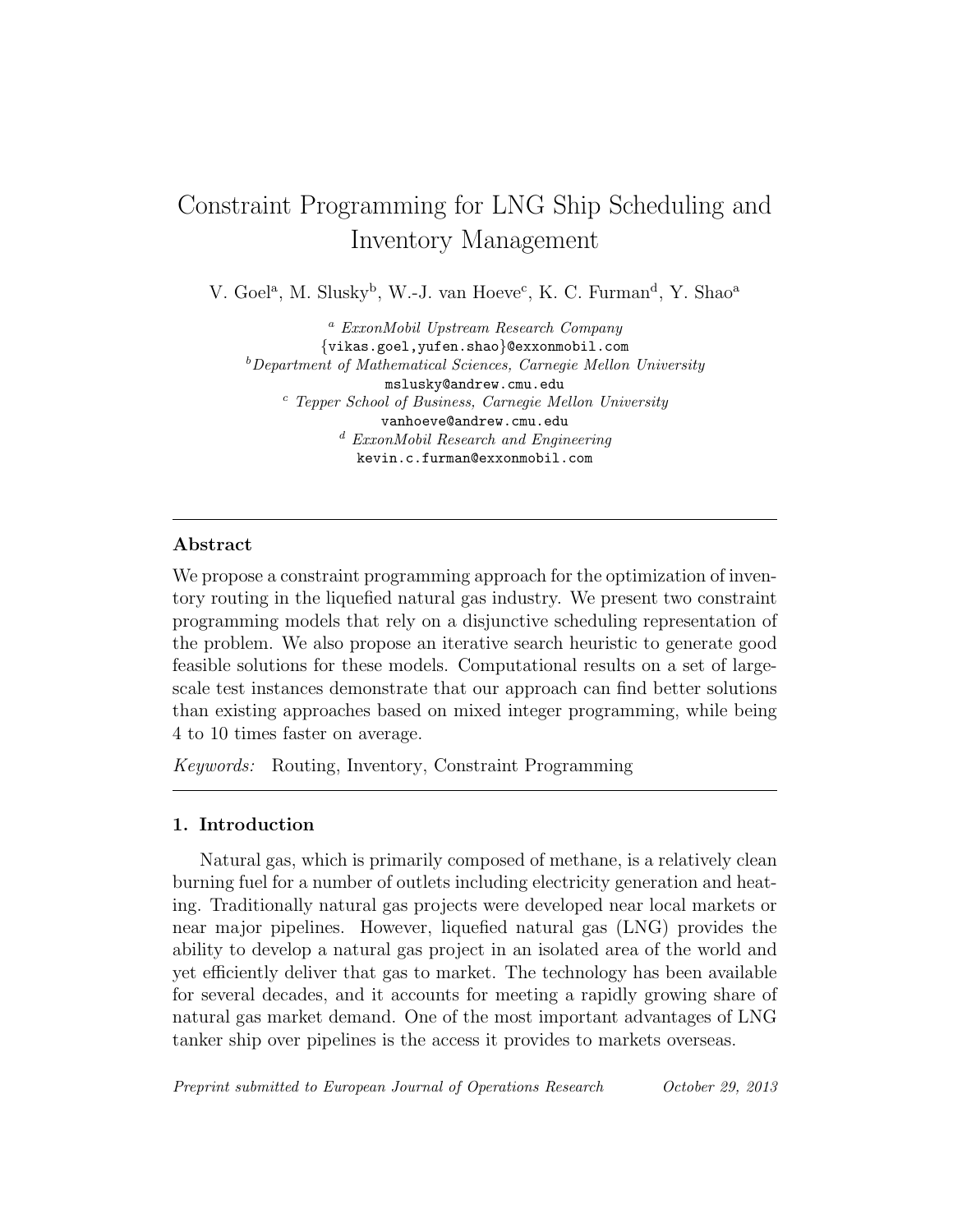The focus of this work is on a central operational issue in the LNG industry: designing schedules for the ships to deliver LNG from the production (liquefaction) terminals to the demand (regasification) terminals. This is a complex problem because it combines ship routing with inventory management at the terminals.

A primary application of this problem is to support analysis for the design of the supply chain for new projects. Typically, new LNG projects require building not only the natural gas production and treatment facilities, but also constructing the ships and the production-side terminals, berths and storage tanks. Operationally, a delivery schedule for each customer in the LNG supply chain is negotiated on an annual basis. The supply and demand requirements of the sellers and purchasers are accommodated through the development of this annual delivery schedule, which is a detailed schedule of LNG loadings, deliveries and ship movements for the planning year.

A solution to the inventory routing problem can be used in two primary ways: (1) to analyze LNG supply chain design decisions such as LNG fleet size and composition, and terminal infrastructure during the concept and detailed design phases for new LNG projects, and (2) to develop the delivery schedules for operations of these LNG projects, quantify schedule inefficiency, and conduct "what-if" analysis to test how robust a schedule is to disruption events. Goel et al. (2012) first introduced this problem, and proposed a mixed integer programming (MIP) model as well as a MIP-based heuristic for finding good solutions. Yet, both the MIP model and the MIP heuristic suffered from scalability issues for larger instances. This was one of the main motivations for studying constraint programming in the present work as an alternative method for solving this problem.

The LNG inventory routing problem is a special case of the maritime inventory routing problem. The basic maritime inventory routing problem (see (Christiansen and Fagerholt 2009)) involves the transportation of a single product from loading ports to unloading ports, with each port having a given inventory storage capacity and a production or consumption rate, therefore combining inventory management and ship routing. These are typically treated separately in much of the maritime transportation industry. In such problems, the number of visits to a port and the quantity of product to be loaded or unloaded are not predetermined. Christiansen et al. (2013) provide a recent survey in ship routing and scheduling research over the last decade. LNG inventory routing business cases and common problem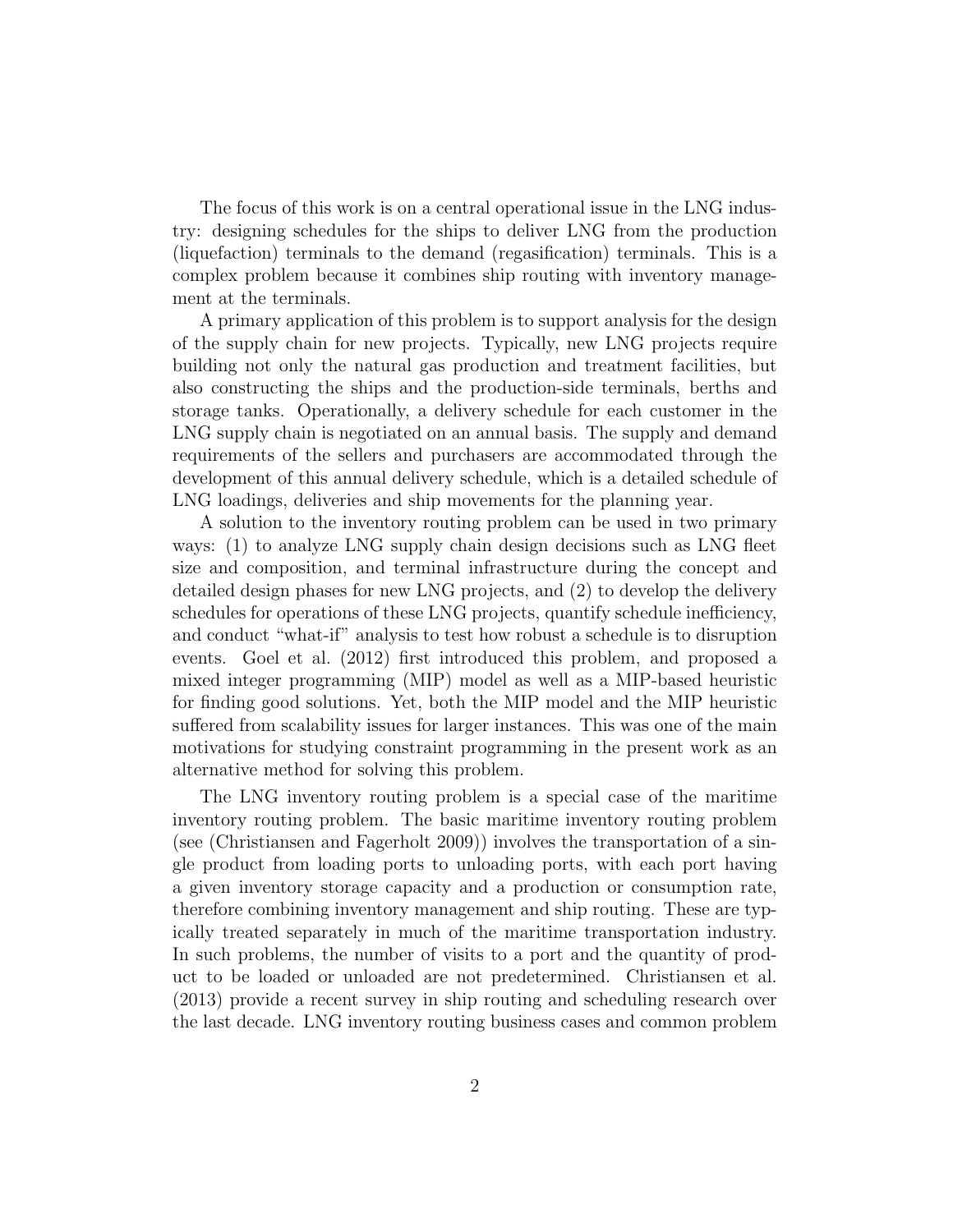characteristics are discussed by Andersson et al. (2010).

Constraint Programming (CP) has been applied before to industrial routing and scheduling problems, and most CP solvers offer a specific modeling interface for representing these problems (Baptiste et al. 2001, 2006). In particular, it is common to represent routing problems as disjunctive scheduling problems, in which a visit to a location becomes a task to be scheduled, and the distance between two locations is modeled as a 'sequence-dependent set-up time' between tasks. CP models can be particularly effective when the schedule is subject to time windows, when additional precedence relations are imposed between tasks, and when finding good feasible solutions is more important than proving optimality of a solution. One major benefit of CP over Mixed Integer Programming (MIP) models is that CP scales much better when the time granularity is increased; the CP model and associated algorithms are dependent on the number of tasks and resources rather than the number of time points.

Our CP models will use the basic structure described above, based on disjunctive scheduling. In our case, however, the number of (optional) tasks is proportional to the number of time points, and consequently our CP models may potentially still have scalability issues. Nonetheless, our CP models are still much smaller than the corresponding MIP models. As we are mostly interested in finding good solutions in a reasonable amount of time, with provable optimality as secondary goal, the investigation of the performance of CP models on this challenging problem domain seems warranted. In fact, our experimental results will demonstrate that our CP models are competitive with a dedicated heuristic for this problem, while in some cases it can find superior solutions. Moreover, when we apply our dedicated search heuristic, our CP approach can outperform the existing MIP-based heuristic both in terms of solution quality and solving time.

This paper is organized as follows. In the next section, we present a description of the problem under consideration. In section 3, we present an overview of the CP terminology used in the paper. In sections 4 and 5 we present two CP models. Our heuristic search algorithm is presented in section 6. Computational results to highlight the effectiveness of the proposed models and algorithm over existing methods on a set of large realistic test instances are presented in section 7. Finally, conclusions and directions for future research are presented in section 8.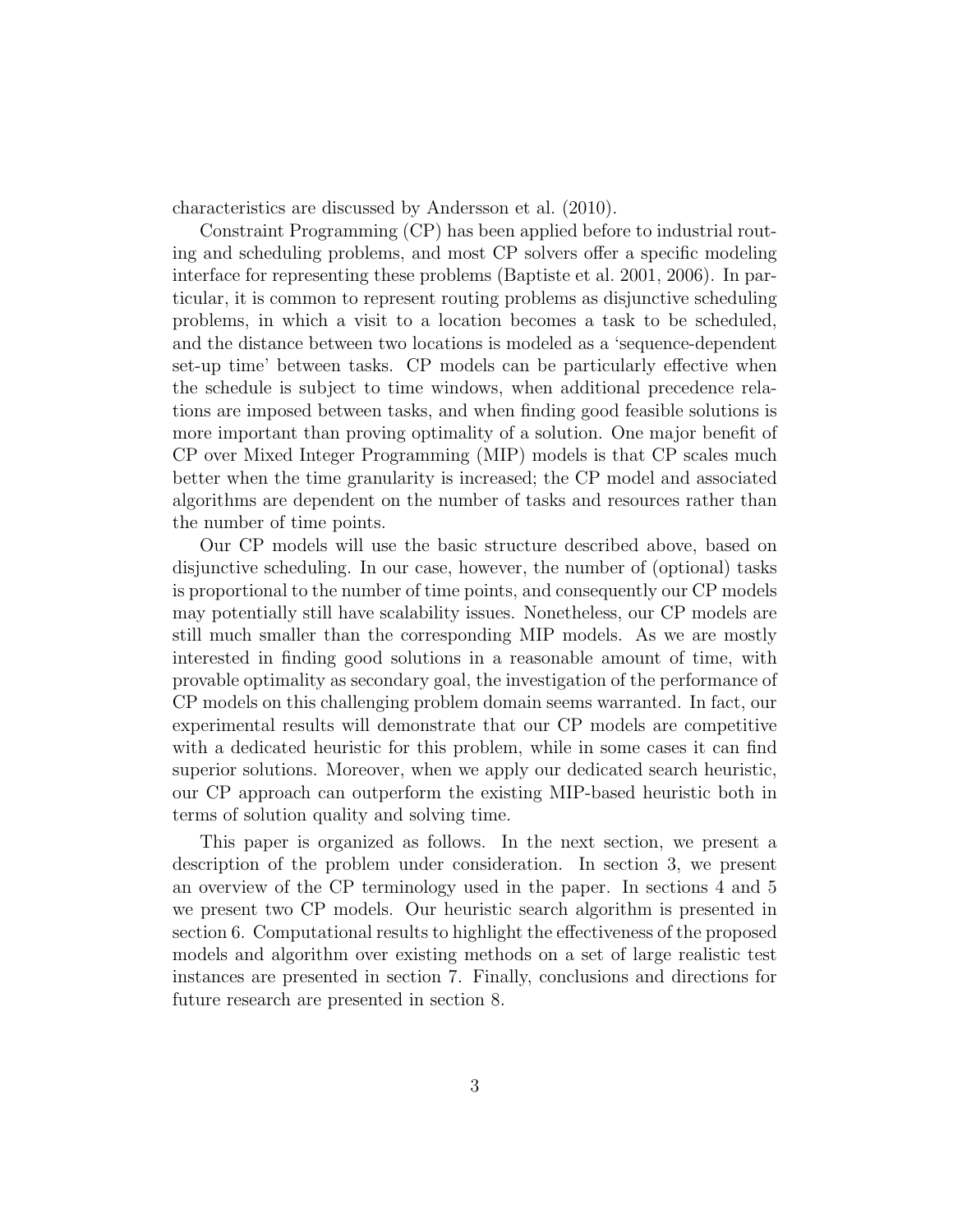#### 2. Problem Description

Every year, LNG producers develop an annual delivery schedule for each of their customers. A delivery schedule specifies in detail when each cargo will be delivered and by what ship throughout the planned year. The annual delivery schedule attempts to best accommodate the expected requirements of each party for the planned year. During the plan year, the producers and customers seek to adhere to the agreed upon delivery schedule as closely as possible.

In this paper, we address the combined inventory management and cargo routing problem for the delivery of liquefied natural gas (LNG) that was presented by Goel et al. (2012). The problem can be described as follows. There is a set of liquefaction terminals with fixed storage capacities. Each liquefaction terminal has a given production profile for the planning horizon, as well as a limited number of berths for ships to load cargo on each day. At the other end of the supply chain, there is a set of regasification (regas) terminals that have fixed storage capacities and a limited number of berths for ships to unload cargoes. Each regas terminal has an overall contractual LNG demand that has to be delivered over the planning horizon, and a given baseline consumption profile (regas rate).

The LNG is delivered using a heterogeneous fleet of ships. We restrict our attention to full-load and full-discharge problems. In other words, LNG ships are always filled to their maximum capacity prior to departing an LNG terminal and are completely discharged prior to departing regasification terminals. Due to safety and qualification restrictions, each ship can only visit a select (pre-specified) set of terminals. It is common for some LNG to boil-off during a voyage. Similar to Goel et al. (2012), we assume that we know the discharge volumes for each ship and that these amounts are independent of voyage, waiting times, and time of year. Loading and unloading an LNG ship requires one day of operation during which a berth has to be occupied. Ships are allowed to wait outside a production (regas) terminal only before loading (discharging) their cargo. Ships do not occupy a berth during this process.

The problem has the following goals: delivering the contracted amount of gas to each customer and minimizing the interruptions to operations on both sides of the supply chain during the planning horizon. Interruptions include lost production stemming from running out of storage on the production side, and stock-outs due to the lack of inventory for consumption on the demand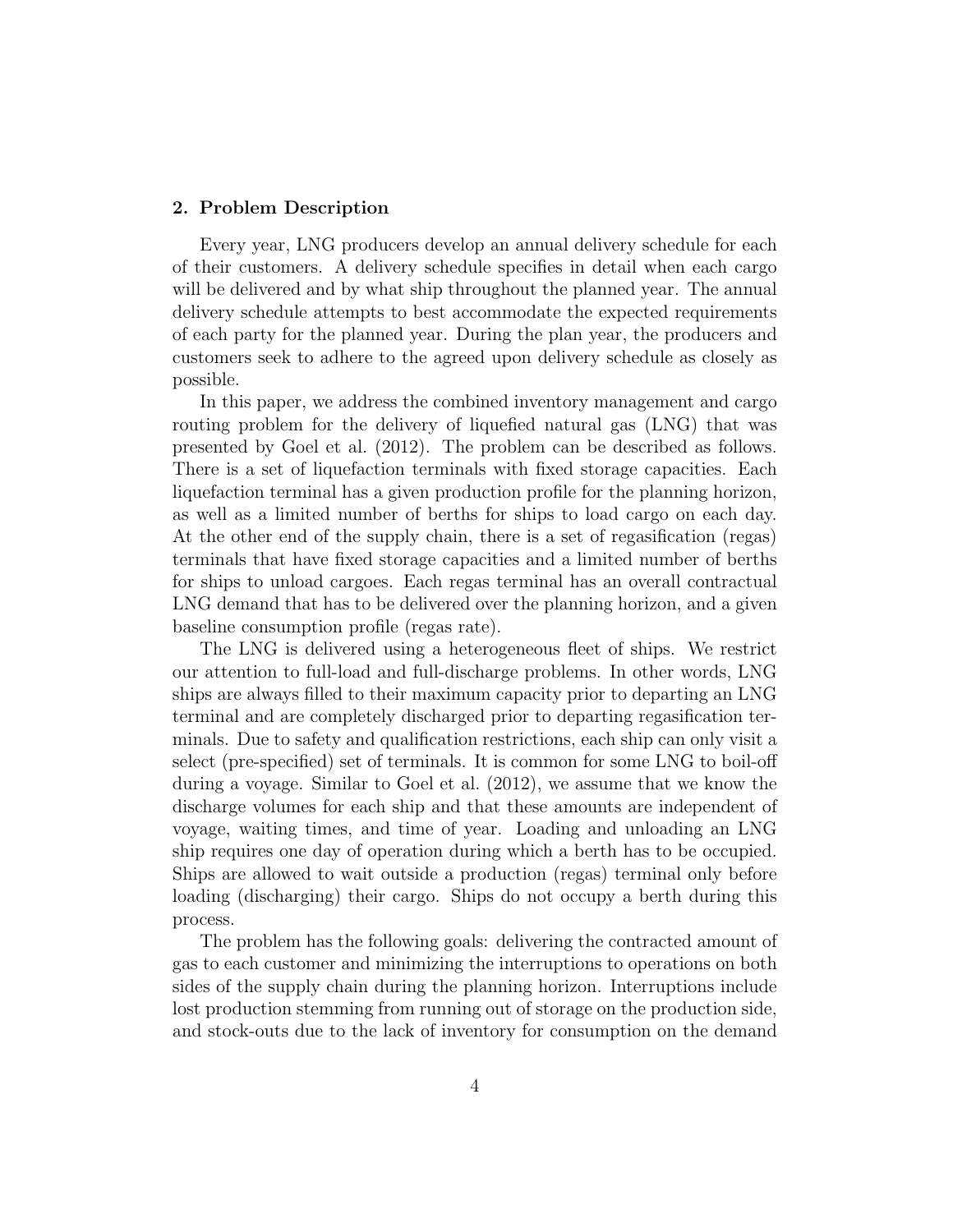side.

In this paper, we assume that the travel time between terminals is an integer multiple of days and does not have seasonality. Also, we do not consider variability in the regas rates.

#### 3. Scheduling Terminology

As mentioned before, our CP models are based on applying a resource scheduling analogy to the IRP. As we will formulate our CP model using concepts from IBM ILOG CPOptimizer, we next briefly introduce those concepts using the terminology from Laborie (2009). Specifically, we will apply 'interval variables', 'sequence variables' and 'cumul functions'.

An *interval variable x* is a decision variable that can be used to represent a task to be scheduled over time. The domain of an interval variable is a subset of  $\{\perp\} \cup \{[s, e) \mid s, e \in \mathbb{Z}, s \leq e\}$ . An interval variable is fixed if its domain is reduced to a singleton, i.e., either  $x = \perp$  which reflects that x is absent, or x is present and  $x = [s, e]$  for some fixed s, e. Interval variables can thus naturally represent optional tasks to be scheduled: s represents the start time, e the end time, and  $e - s$  the length of the task if it is present. In our application, we use interval variables to represent the loading and discharging of ships at the terminals.

We will apply the following expressions for interval variables. Here,  $x$ represents an interval variable and A a set of interval variables.

- lengthOf(x) returns the length of x, i.e.,  $e s$  if  $x = [s, e)$ ,
- presence  $\text{Of}(x)$  returns whether x is present (true) or absent (false),
- start  $\text{Of}(x, t)$  returns the start of x if it is present, and value t if x is absent,
- Alternative $(x, A)$  models an exclusive alternative among elements in A. If x is present, then exactly one element of A is present and x starts and ends together with this specific element. Interval variable  $x$ is absent if and only if all elements in A are absent.

The expressions lengthOf(x), presenceOf(x), and startOf(x, t) can be used in a model to define or constrain the respective attributes of  $x$ . They can also be used to impose conditions on other constraints. The expression Alternative $(x, A)$  represents an 'alternative resource' constraint that can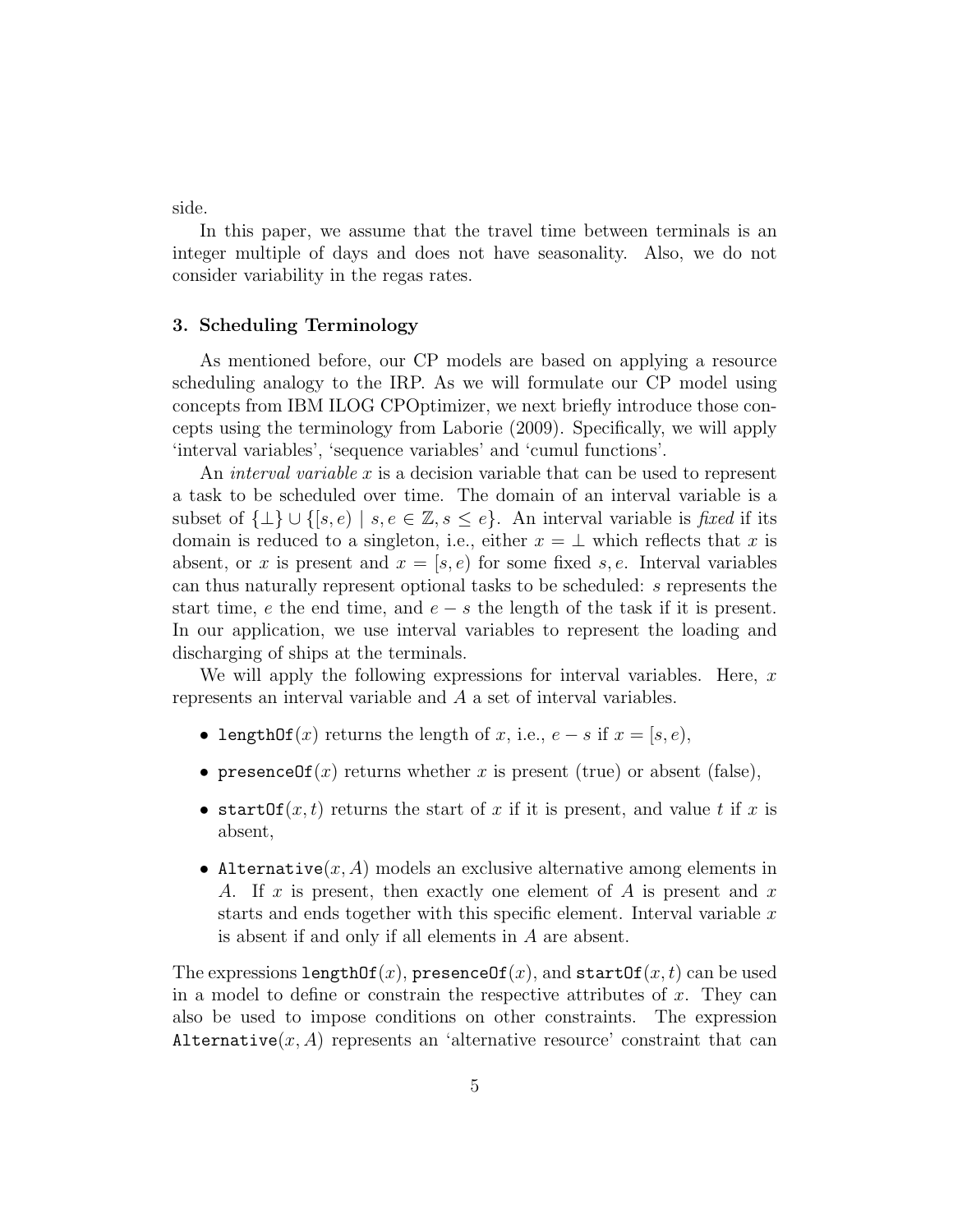be used, for example, to identify the machine at which a task is to be executed.

A sequence variable p is defined on a set of interval variables A. A value for p is a permutation of all present intervals of A. It can be used to represent a disjunctive resource, for which tasks cannot overlap in time. The no-overlap requirement also allows us to model sequence-dependent setup times between tasks. To this end, we associate each interval  $a \in A$  with an integer 'type'  $\theta(p, a)$ , and define the transition distance between two types as a function  $M : \mathbb{N} \times \mathbb{N} \to \mathbb{Z}$ . That is, for two interval variables a and b,  $M(\theta(p, a), \theta(p, b))$  expresses the minimal distance between the end of a and the start of b relative to the sequence variable  $p$ . For example, types may represent the color of a paint activity for a painting machine (in which case the transition time represents the cleaning time between different colors), or the geographic location of an activity in routing problems (in which case the transition time represents the distance between two activities). The no-overlap constraint can then be defined as  $NoOverlap(p, M)$ . In our application, we use sequence variables to represent the sequence of tasks, and hence the route, to be performed by a ship.

We will apply the following expressions for sequence variables. Here,  $p$ represents a sequence variable, x represents an interval variable, and  $\ddot{A}$  a set of interval variables.

- SequenceVar $(A, \theta)$  defines a sequence variable over  $A$  with type map  $\theta,^1$
- First $(p, x)$  constrains x to be the first interval variable of p, if present,
- typeOfNext $(p, x, j_1, j_2)$  returns the type of the interval variable that is next to x in sequence p, value  $j_1$  if x is the last interval variable of p, and value  $j_2$  if x is absent (argument  $j_2$  is optional and can be omitted if  $x$  is always present).

A cumul function can be used to represent (and constrain) the usage level of a resource over time. It aggregates individual contributions of interval variables, which are represented by elementary cumul functions. In this work, we apply the elementary functions pulse, stepAtEnd, and step.

<sup>1</sup>We note that both CPOptimizer and OPL do not have a compact definition for sequence variables. We therefore introduce the shorthand SequenceVar, to concisely represent our models.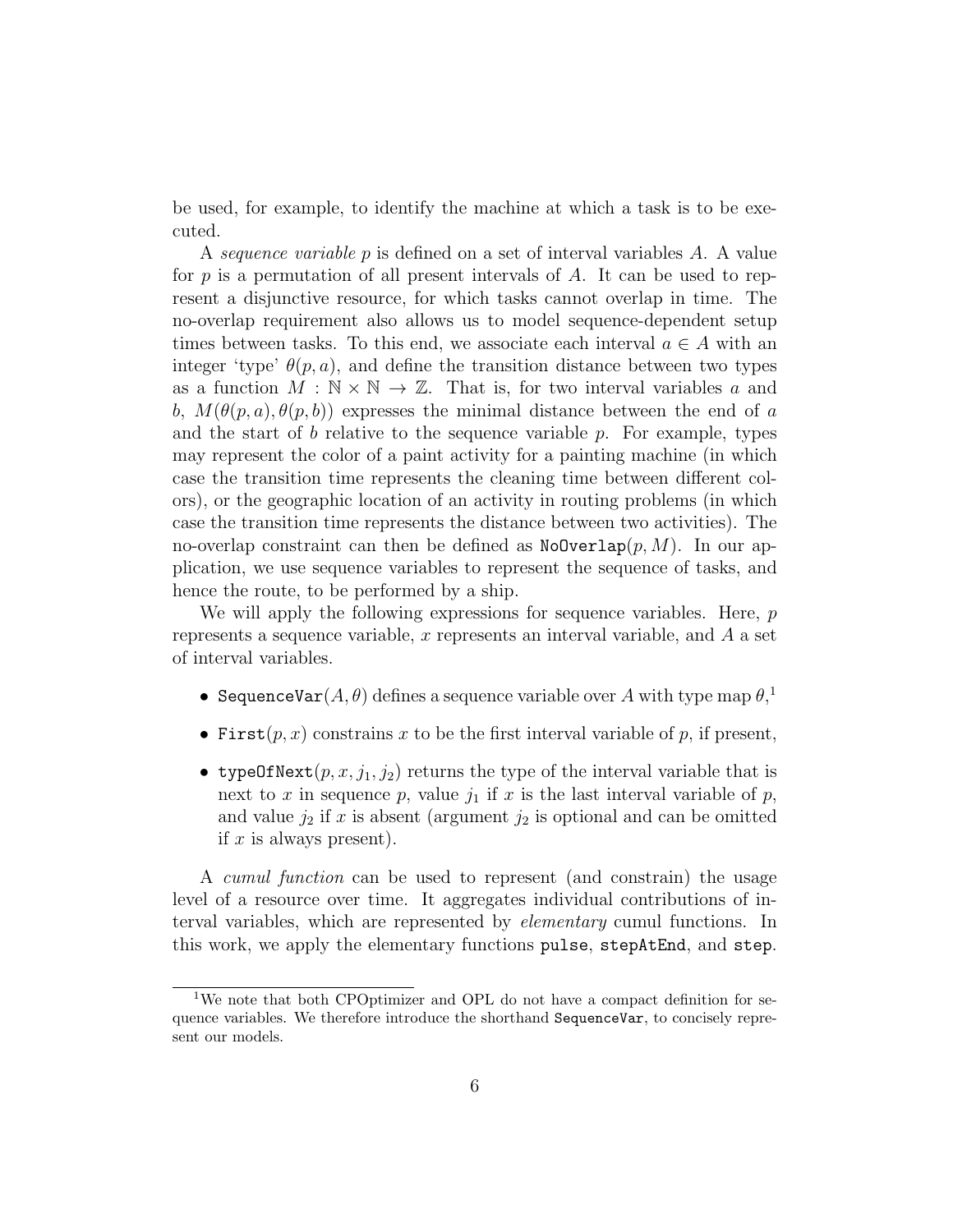

Figure 1: Example of three elementary cumul functions. Here,  $x$  is an interval variable, and  $k, t$  are integers.

These are illustrated in Figure 1. For an interval variable  $x$ , the function pulse $(x, k)$  (Fig. 1.a) changes the resource level by k during the duration of  $x$  if it is present. This function is used to represent cumulative resources. The function stepAtEnd $(x, k)$  (Fig. 1.b) can be used to represent resource production or consumption. It indefinitely changes the level of the resource by k at the end of x if it is present. It can also have three arguments: stepAtEnd(x,  $k_{\text{min}}$ ,  $k_{\text{max}}$ ). In this case the level of the resource is changed by a value k such that  $k_{\min} \leq k \leq k_{\max}$ . In this case, k is introduced as a decision variable to the problem. The 'constant' function  $\text{step}(t, k)$  (Fig. 1.c) changes the level of the resource by  $k$  at time point  $t$ . In our application, we use cumul functions to represent the inventory at the terminals.

Constraints on the resource level of a cumul function  $F$  can be set via the following expressions:

- alwaysIn( $F, t_1, t_2, l, u$ ) ensures that the level of F remains in the range  $[l, u]$  for any point in the time interval  $[t_1, t_2)$ , or
- alwaysEqual $(F, x, k)$  ensures that the level of F is equal to a given integer value  $k$  for any point between the start and end of interval variable  $x$ , if  $x$  is present.

Lastly, for a cumul function  $F$  and interval variable  $x$ , the expression heightAtEnd $(x, F)$  returns the total contribution of x to F at the end of x. It returns 0 if  $x$  is not present.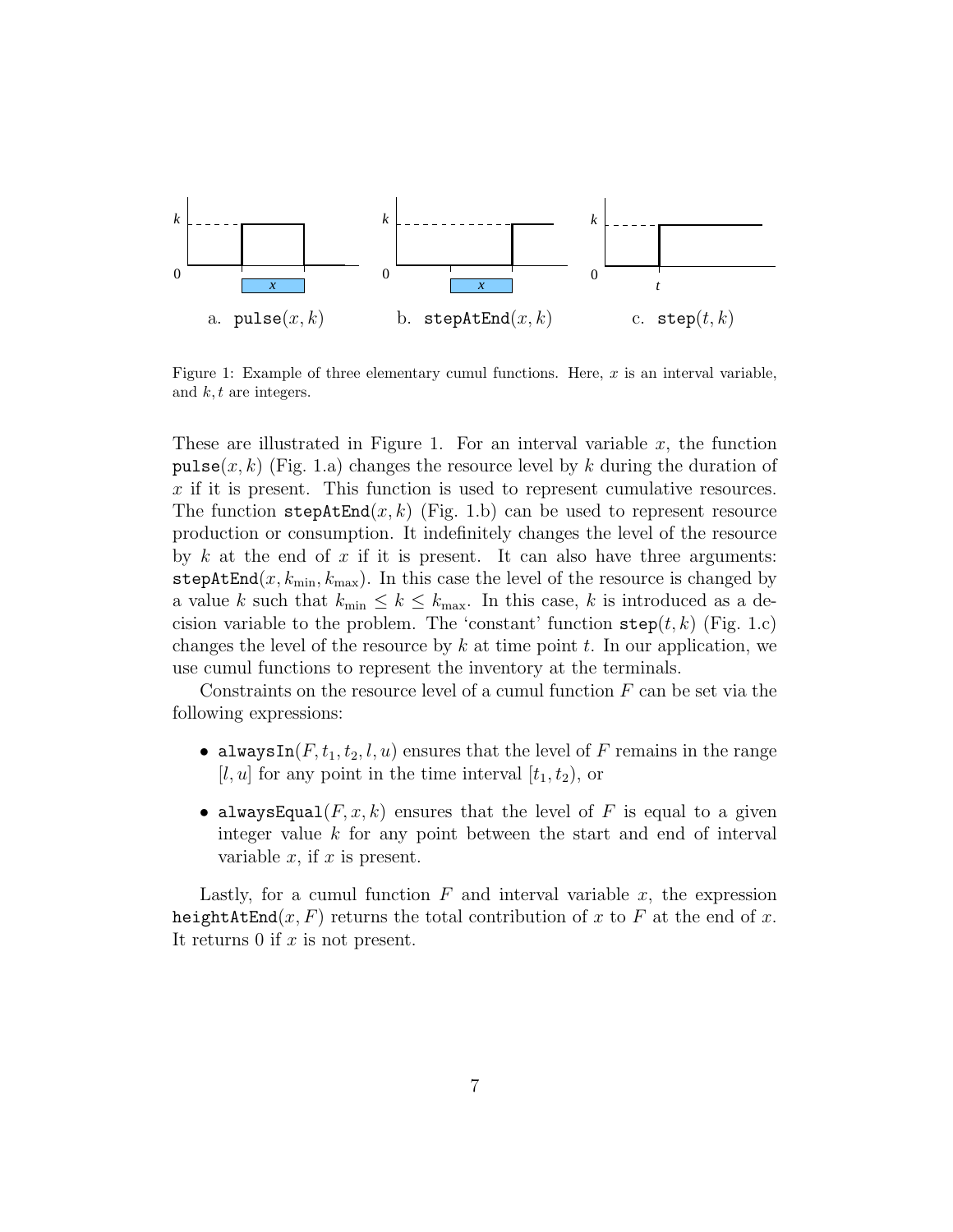# 4. CP1: Constraint Programming Model with Terminal Cargo Enumeration

In our first CP model, the tasks to be scheduled will correspond to the cargoes to be loaded at the production terminals, and the cargoes to be discharged at the regas terminals. We will collectively refer to these tasks as cargoes, and to both production and regas terminals simply as terminals. Each ship defines a disjunctive resource (tasks cannot overlap in time), as well as a production/consumption resource representing its inventory. Likewise, the inventory for each terminal is represented by a production/consumption resource.

Each terminal is seeking for its tasks to be executed (scheduled), while each task can be executed by at most one ship. This leads to a CP model with *optional tasks* (the cargoes) and alternative resources. Namely, we need to allocate each cargo to at most one ship, and we don't know in advance how many cargoes will be executed in total. We note that cargo sizes are determined implicitly through the assignment of cargoes to ships.

We next introduce the notation that will be used in our models.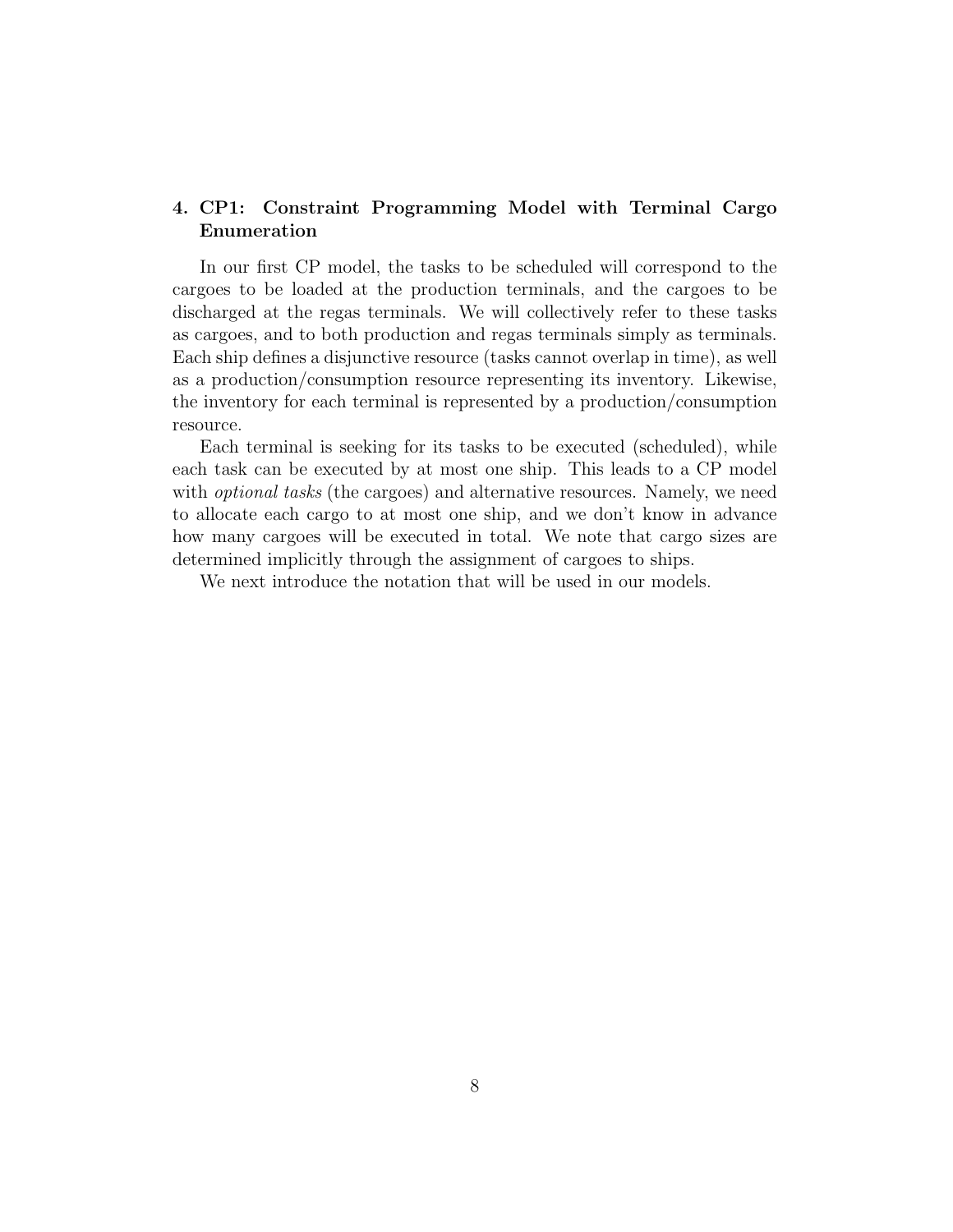# 4.1. Sets and Parameters

| L                              | Set of production (liquefaction) terminals (integer)                                 |
|--------------------------------|--------------------------------------------------------------------------------------|
| $\boldsymbol{R}$               | Set of regasification terminals (integer)                                            |
| J                              | Set of all terminals, $J = L \cup R$                                                 |
| T                              | Set of days (planning horizon), $T = \{1, 2, ,  T \}$                                |
| $D_i$                          | Total demand for LNG over planning horizon at terminal $j \in R$                     |
| $I_i$                          | Set of possible cargoes to be loaded/discharged at terminal $j$                      |
| V                              | Set of ships (vessels)                                                               |
| $p_{j,t}$                      | Daily production rate at terminal $j \in L$ at time t                                |
| $d_{j,t}$                      | Daily regasification rate at terminal $j \in R$ at time t                            |
| $g_j^0$                        | Initial inventory at terminal $j$                                                    |
| $\gamma_j$                     | Storage capacity at terminal $j$                                                     |
| $\gamma_{v,j}$                 | Volume loaded/discharged by ship $v$ at terminal $j$                                 |
| $t_{j,i}^E, t_{j,i}^L$         | $i^{th}$ cargo at terminal j has time window $[t_{i,i}^E, t_{i,i}^L]$                |
| $t_{j,i,v}^{E}, t_{j,i,v}^{L}$ | $i^{th}$ cargo at terminal j for ship v has time window $[t_{j,i,v}^E, t_{j,i,v}^L]$ |
| $\tau_j$                       | Minimum delay between successive cargoes at terminal $j$                             |
| M(j, j')                       | Travel time from terminal $j$ to terminal $j'$ , including port time                 |
| $j_v^0$                        | Initial terminal of ship $v$                                                         |
| $t_v^0$                        | Time from which ship $v$ is available                                                |
| $b_j$                          | Number of berths at terminal $j$                                                     |
| $J_{j,v}^D$                    | Terminals that ship $v$ can depart to after visiting terminal $j$                    |
| $w_i^D$                        | penalty for unmet demand at terminal $j \in R$                                       |
| $w_{j,t}$                      | penalty for lost production/stockout at terminal $j$ at time $t$                     |

We also introduce the integer set  $I_j := \{1, 2, \dots\}$  to represent the possible cargoes for terminal  $j$ . The size of this set depends on the production rate (resp. regasification rate) of the terminal and the time horizon. In our model, we will assume that if cargo i is scheduled, then also cargo  $i - 1$  is scheduled (for  $i > 1$ ). Therefore, the time windows for the cargoes  $i \in I_j$  are preprocessed so that  $t_{j,i}^E, t_{j,i}^L \leq |T|$  and  $t_{j,i,v}^E, t_{j,i,v}^L \leq |T|$  for all  $j, i \in I_j, v \in V$ .

4.2. Variables and Cumul Functions Interval variables: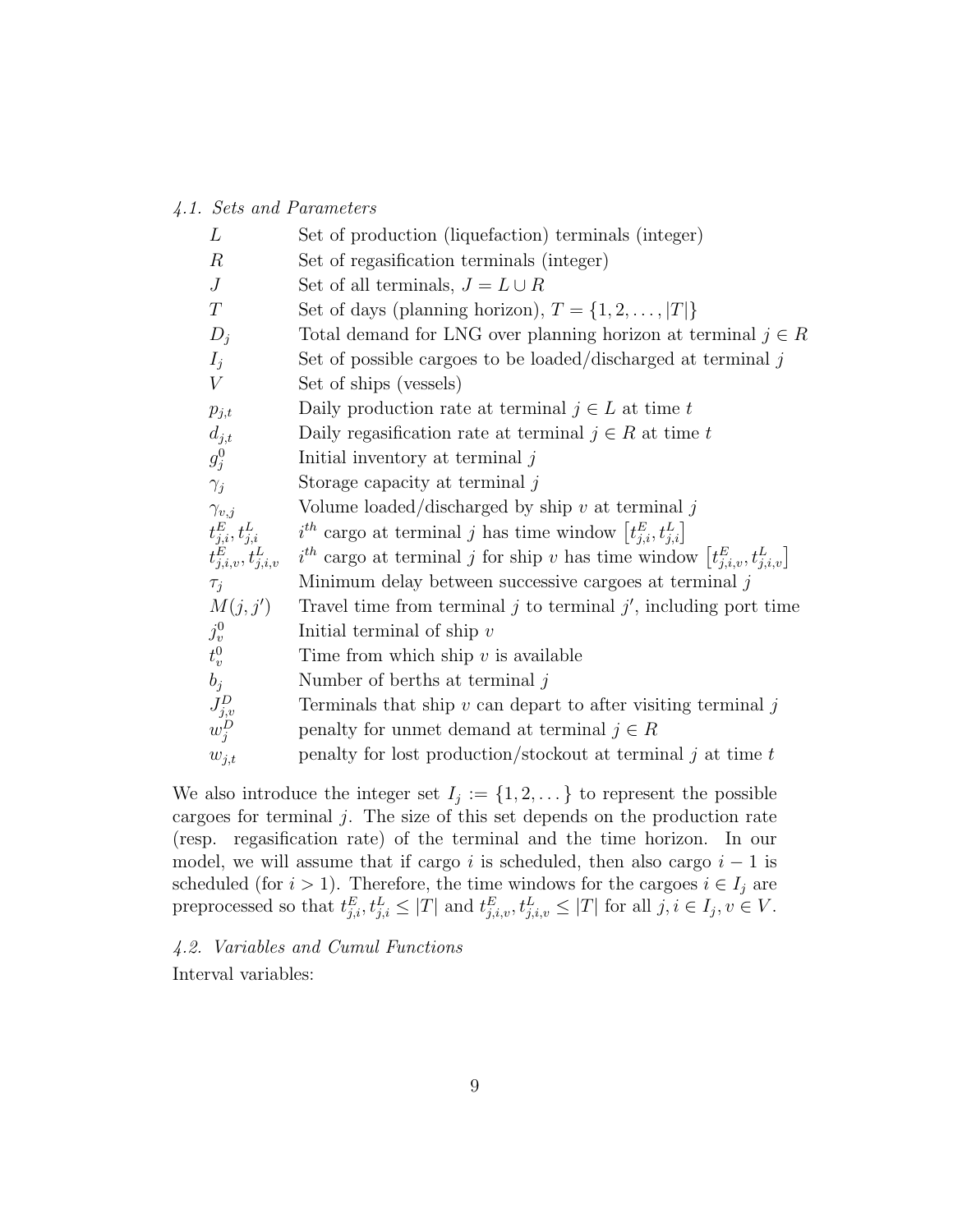$c_{j,i}$  $i^{th}$  cargo at terminal j, for  $i \in I_j$  $c_{j,i,v}$  $i^{th}$  cargo at terminal j using ship v, for  $i \in I_j$  $a_v$  unavailability of ship v before arrival at its initial destination  $slt_{i,t}$  loss in time slot t at terminal j (present if there is loss at t)  $slt2_{j,t}$  present if  $slt_{j,t}$  is present, and it immediately succeeds  $slt_{j,t}$ 

Here, loss refers to lost production for liquefaction terminals or stockout for regas terminals. The interval variable  $slt2_{j,t}$  will be used in our model to represent that whenever a loss occurs, the resource must be at its bound in the next time slot.

All these interval variables except  $a_v$  are optional, i.e., they can be either present or absent, and have a fixed size of 1 (one time slot). Interval variable  $a_v$  is always present for each ship  $v \in V$ : it will be the first activity for ship v, with fixed length  $[1, t_v^0)$ .

Sequence variables and parameters:

seq<sub>v</sub> collects interval variables assigned to ship v

 $\theta$  type function  $\theta$  (seq<sub>v</sub>, c<sub>j,i,v</sub>) = j,  $\theta$  (seq<sub>v</sub>, a<sub>v</sub>) = j<sup>0</sup><sub>v</sub>

Here, the type  $\theta$  of an interval variable is its location, i.e., the function  $\theta$ maps each interval to the location of its terminal. The type of interval  $a_v$  is the vessel's starting position  $j_v^0$ .

Integer variables:

 $l_{i,t}$  loss at terminal j in time slot t

Recall that loss refers to lost production for liquefaction terminals or stockout for regas terminals.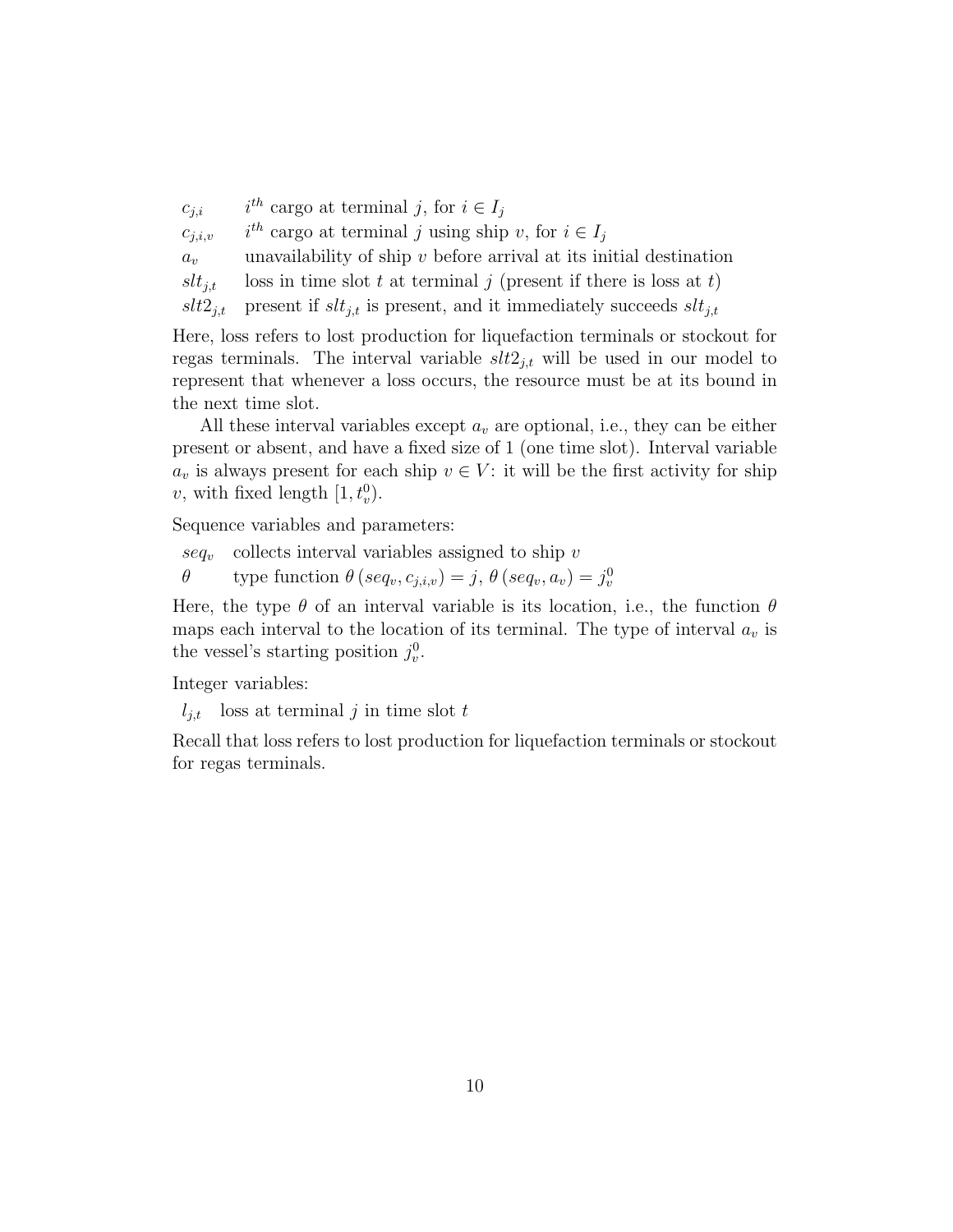Cumul functions:

- $\tilde{p}_i$  cumulative production over time at terminal  $j \in L$
- $d_i$  cumulative regasification over time at terminal  $j \in R$
- $\tilde{z}_j$  cumulative volume loaded (discharged) over time at terminal  $j \in J$ <br> $\tilde{l}_i$  cumulative loss (lost production or stockout) over time at terminal
- cumulative loss (lost production or stockout) over time at terminal  $j \in J$

#### 4.3. Constraints

We first introduce constraints to represent the cargoes at each terminal, and the ships to handle them:

$$
c_{j,i} \in \left[t_{j,i}^E, t_{j,i}^L + 1\right) \quad \forall j, i \in I_j \tag{1}
$$

$$
c_{j,i,v} \in \left[t_{j,i,v}^E, t_{j,i,v}^L + 1\right) \quad \forall j, i \in I_j, v \qquad (2)
$$

$$
\mathtt{Alternative}(c_{j,i}, \{c_{j,i,v}\}_v) \quad \forall j, i \in I_j \tag{3}
$$

$$
\text{presenceOf}(c_{j,i}) \Rightarrow \text{presenceOf}(c_{j,i-1}) \quad \forall j, i \in I_j \tag{4}
$$

$$
\text{startOf}(c_{j,i-1}, |T|) + \tau_j \leq \text{startOf}(c_{j,i}, |T| + \tau_j) \quad \forall j, i \in I_j \tag{5}
$$

$$
\sum_{i} \text{pulse}(c_{j,i}, 1) \le b_j \quad \forall j \tag{6}
$$

Constraints (1) and (2) define the domains of the variables  $c_{j,i}$  and  $c_{j,i,v}$ , respectively. Constraints (3) represent the assignment of terminal cargoes to ships, i.e., exactly one ship will execute cargo  $c_{i,i}$ , if present. Constraints (4) ensure that if the  $i^{th}$  cargo is present at terminal j, so is the  $(i - 1)^{th}$ cargo. Constraints (5) ensure the proper ordering, and minimum delay  $\tau$ , for all consecutive cargoes at a terminal. Recall that the second argument in the function startOf is the value returned if the interval variable is absent. Lastly, constraints (6) ensures that the number of cargoes scheduled at each time point at a terminal does not exceed the number of berths.

The following set of constraints represent the ship schedules:

$$
a_v \in \left[1, t_v^0\right) \quad \forall v \tag{7}
$$

$$
lengthOf(a_v) = t_v^0 - 1 \quad \forall v \tag{8}
$$

$$
seq_v = \text{SequenceVar}\left(a_v \cup \{c_{j,i,v}\}_{j,i \in I_j}, \theta\right) \quad \forall v \tag{9}
$$

- First  $(seq_v, a_v) \quad \forall v$  (10)
- $\tt typeOfNext}\left( seq_v, a_v, \phi^1 \right)$  in  $\left\{ j_v^0, \phi^1 \right\}$  $\forall v$  (11)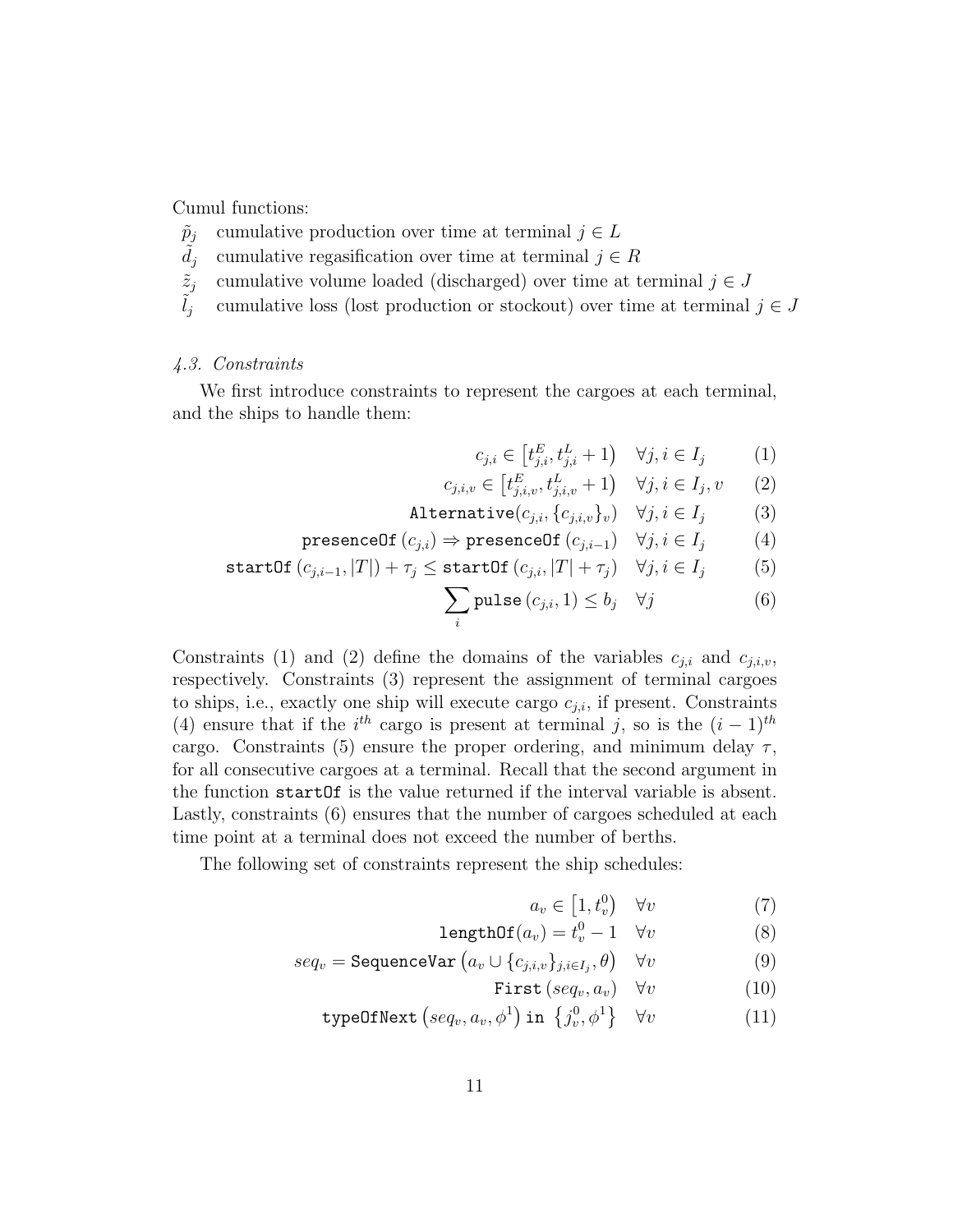$$
\text{typeOfNext}\left(\text{seq}_v, c_{j,i,v}, \phi^1, \phi^2\right) \text{ in } J_{j,v}^D \cup \left\{\phi^1, \phi^2\right\} \quad \forall j, i \in I_j, v \tag{12}
$$

NoOverlap(
$$
seq_v, M
$$
)  $\forall v$  (13)

Constraints (7) define the domains of variables  $a_v$ , while constraints (8) define the associated sizes. Constraints (9) define the sequence variable  $seq_v$  over its associated interval variables and types, for each ship  $v$ . The first activity of ship v must be  $a_v$ , as defined by constraints (10). The next two sets of constraints (11) and (12) limit the locations that can be visited after the initial location  $j_v^0$ , respectively cargo at location j. Here,  $\phi^1$  is a dummy value returned by typeOfNext for a last task completed by a ship, and  $\phi^2$  is a dummy value returned by typeOfNext for absent interval variables. The last constraint set (13) ensures that the interval variables do not overlap in time, and respect the transition times (distance) between locations.

Formally, by introducing types  $\phi^1$  and  $\phi^2$ , we need to extend the definition of the transition matrix M. We do this as  $M(j, \phi^1) = 1, M(j, \phi^2) = 0$ .

The following set of constraints represent the terminal inventory and unmet demand:

$$
slt_{j,t} \in [t, t+1) \quad \forall j \in J, t \in T \qquad (14)
$$

$$
\tilde{p}_j = \sum_t \text{step}(t+1, p_{j,t}) \quad \forall j \in L \tag{15}
$$

$$
\tilde{d}_j = \sum_t \text{step}\left(t+1, d_{j,t}\right) \quad \forall j \in R \tag{16}
$$

$$
\tilde{z}_j = \sum_{v} \sum_{i \in I_j} \text{stepAtEnd} (c_{j,i,v}, \gamma_{v,j}) \quad \forall j \in J \tag{17}
$$

$$
\tilde{l}_j = \sum_t \text{stepAtEnd}\left(slt_{j,t}, 1, l_{j,t}\right) \quad \forall j \in J \tag{18}
$$

alwaysIn 
$$
\left(\text{step}\left(1, g_j^0\right) + \tilde{p}_j - \tilde{z}_j - \tilde{l}_j, 1, |T|, 0, \gamma_j\right) \quad \forall j \in L
$$
 (19)

alwaysIn 
$$
\left(\text{step}\left(1, g_j^0\right) - \tilde{d}_j + \tilde{z}_j + \tilde{l}_j, 1, |T|, 0, \gamma_j\right) \quad \forall j \in R
$$
 (20)

Constraints (14) define the domain of the interval variable  $slt_{i,t}$  that represents the loss at terminal j in time slot t. Constraints  $(15)$ ,  $(16)$ , and (17) define cumul functions for the daily production, daily demand, and loading/discharge of cargo at the terminals. Constraints (18) represent the cumul function for the loss over time at terminal  $j$ . These are all added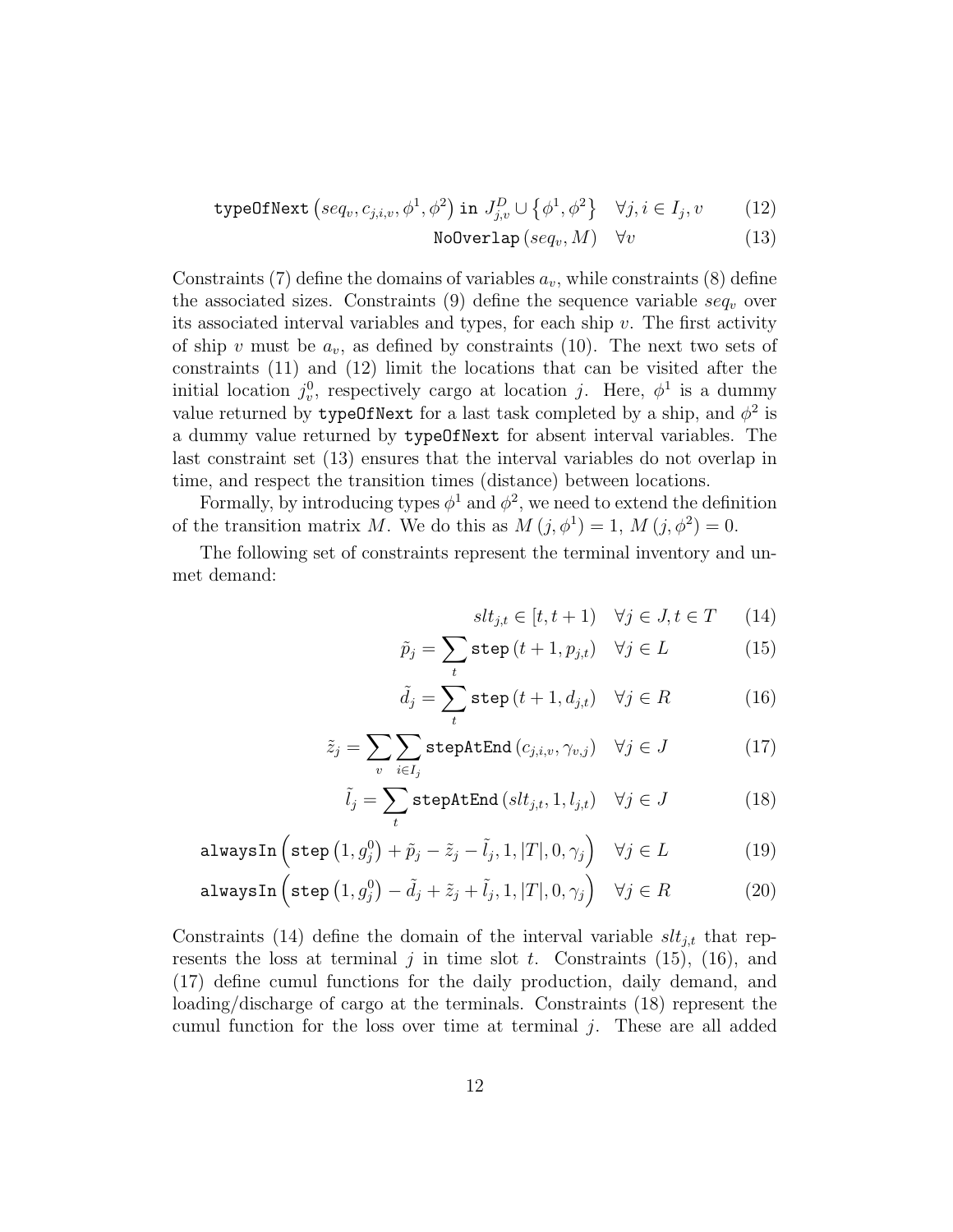together, with the starting inventory  $g_j^0$ , to form the overall inventory level of each terminal; in constraints (19) and (20) these levels are constrained to be in the range  $[0, \gamma_j]$  for each terminal j. Note that the production and regasification terminals are handled separately.

In principle, the constraints  $(14)-(20)$  are sufficient to define the inventory aspect of the problem. However, the constraint propagation related to the interval variables representing the loss can be improved by adding the following redundant 'complementarity' constraints. These constraints represent that whenever a loss occurs, the resource must be at its lower bound (for regasification terminals) or its upper bound (for liquefaction terminals). To this end, we introduce a new optional interval variable  $slt2_{j,t}$  that will represent that during time slot  $t + 1$  following a loss in slot t, the resource level is at its respective bound:

$$
slt2_{j,t} \in [t+1, t+2) \quad \forall j \in J, t \in T \quad (21)
$$

$$
\texttt{presenceOf}(slt_{j,t}) = \texttt{presenceOf}(slt2_{j,t}) \quad \forall j \in J, t \in T \quad (22)
$$

always  
Equal 
$$
(\text{step}(1, g_j^0) + \tilde{p}_j - \tilde{z}_j - \tilde{l}_j, slt2_{j,t}, \gamma_j)
$$
  $\forall j \in L$  (23)

always  
Equal 
$$
(\text{step}(1, g_j^0) - \tilde{d}_j + \tilde{z}_j + \tilde{l}_j, slt2_{j,t}, 0) \quad \forall j \in R
$$
 (24)

Constraints (21) define the domain and size of the interval variable  $slt2_{j,t}$ . Constraints (22) ensure that variables  $slt_{j,t}$  and  $slt_{j,t}$  are both present or absent. Constraints  $(23)$  and  $(24)$  ensure that the resource level of j is equal to  $\gamma_j$  for liquefaction terminals and 0 for regasification terminals whenever a loss occurs at time slot t.

Lastly, we state the objective function as follows:

$$
\begin{aligned}\n\text{minimize} \quad & \sum_{j \in R} w_j^D \cdot \max \left(0, D_j - \sum_{v, i \in I_j} \gamma_{v, j} \cdot \text{presenceOf}(c_{j, i, v})\right) \\
& \quad + \sum_{j \in J} \sum_t w_{j, t} \cdot \text{heightAtEnd}\left(s l t_t, \tilde{l}_j\right)\n\end{aligned}
$$

Here, the first term represents the penalty for under-delivery, weighted by  $w_j^D$  for regasification terminal  $j \in R$ . The second term represents the penalty for lost production and stockout, weighted by  $w_{j,t}$  for terminal  $j \in J$  and time point  $t \in T$ .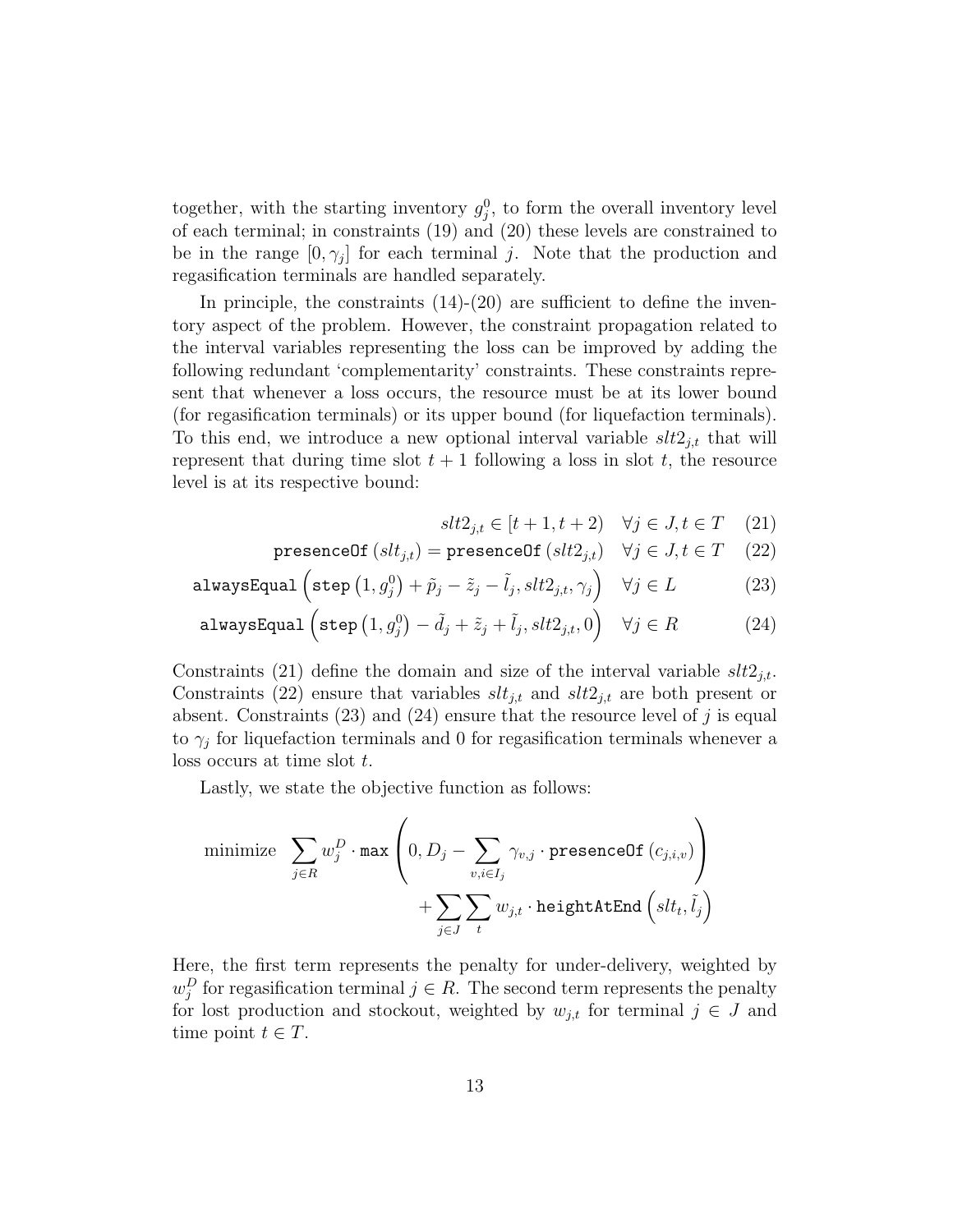# 5. CP2: Constraint Programming Model with Ship Visit Enumeration

In the previous section, we defined cargoes from the perspective of the terminals. Here, we present an alternative CP model following from a 'dual' perspective, that of the ships. For each ship, we enumerate a maximal set of terminal visits that it can execute within the planning horizon. Each visit to a terminal corresponds to a task in a scheduling problem. The terminals correspond to resources. Each ship is seeking for its tasks to be executed. The constraint that a ship should travel from a production terminal to a regas terminal and vice versa is implicitly captured by restricting the domains of the variables. Cargo sizes are determined implicitly based on the ship for the associated task.

#### 5.1. Sets and Parameters

We will re-apply the sets and parameters from Section 4.1. In addition, we need the following:

- $I_v$  set of possible terminal visits for ship v
- $J_v$  set of terminals compatible with ship v
- $J_{v,i}$  if visit  $i = 1, J_{v,i} = \{j_v^0\}.$ if *i* is odd  $\geq 1$  and  $j_v^0$  is a production terminal,  $J_{v,i} = J_v \cap L$ if *i* is odd  $\geq 1$  and  $j_v^0$  is regas terminal,  $J_{v,i} = J_v \cap R$ if *i* is even and  $j_v^0$  is a production terminal,  $J_{v,i} = J_v \cap R$ if *i* is even and  $j_v^0$  is a regas terminal,  $J_{v,i} = J_v \cap L$  $t^E_v$  $\mathcal{E}_{v,i}$  earliest time  $i^{th}$  terminal visit for ship v can take place  $t_v^{min}$ minimum travel time between any production and any regas terminal at which ship  $v$  is allowed

#### 5.2. Variables and Cumul Functions

The main change from the model in Section 4 is the definition of the interval variables. We now apply the following interval variables:

 $c_{v,i}$  $i^{th}$  terminal visit for ship v, for  $i \in I_v$ 

 $c_{v,i,j}$  $i^{th}$  terminal visit for ship v at terminal j, for  $i \in I_v$ ,  $j \in J_{v,i}$ 

All these interval variables are optional and have a fixed size of 1 (one time slot). In addition, the model will apply interval variables  $slt_{i,t}$  and  $slt_{i,t}$ as defined in Section 4. The model will also apply sequence variable  $seq_v$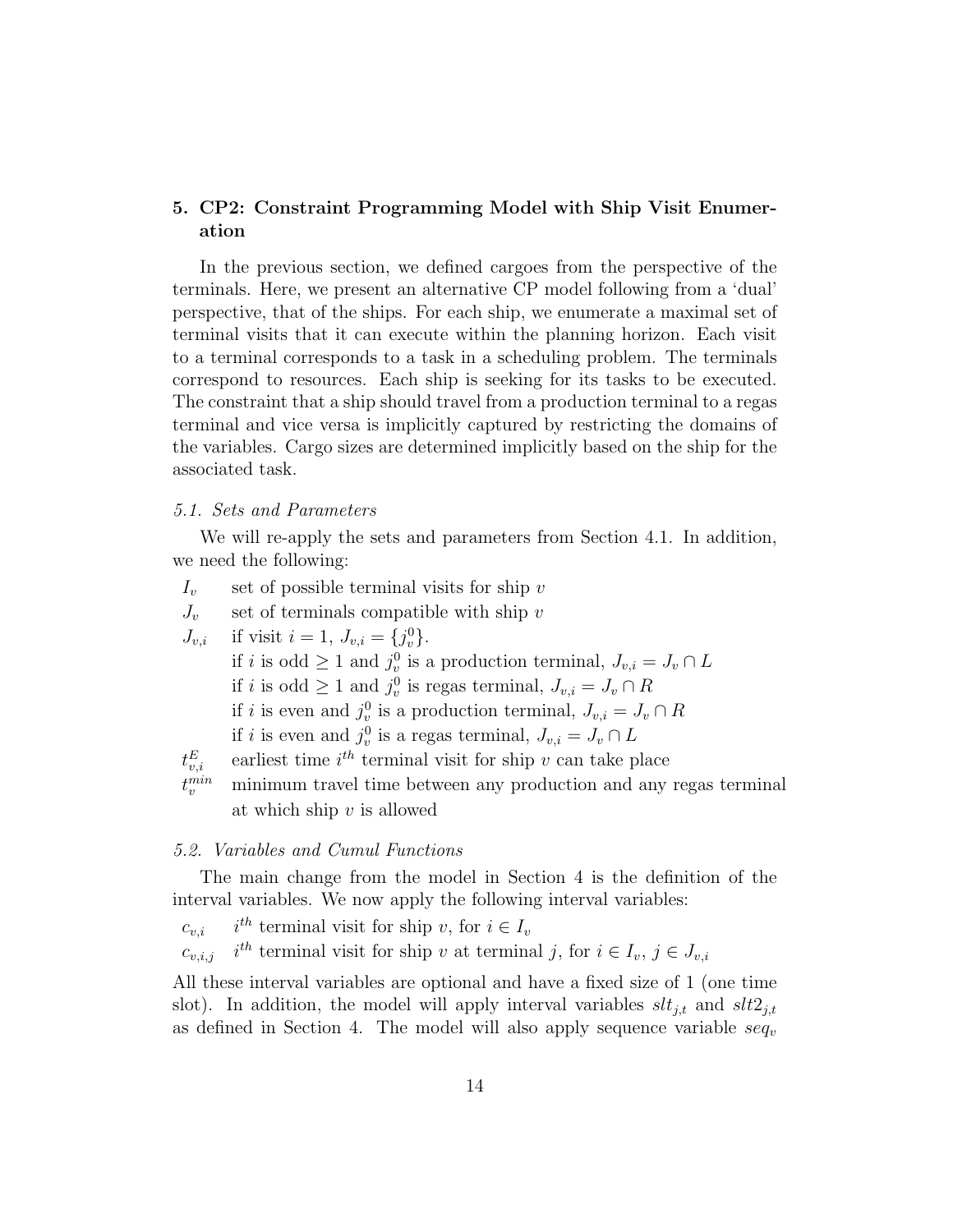from Section 4. Consequently, we redefine type function  $\theta$  to operate on the interval variables  $c_{v,i,j}$ , as  $\theta$  (seq<sub>v</sub>,  $c_{v,i,j}$ ) = j. Lastly, the model will apply the cumul functions as defined in Section 4.

#### 5.3. Constraints

We first present the constraints that represent the terminal visits for each ship, and their allocation to the terminals:

$$
c_{v,i} \in \left[t_{v,i}^E, t_{v,i}^L\right) \quad \forall v, i \in I_v \tag{25}
$$

$$
c_{v,i,j} \in \begin{bmatrix} t_{v,i}^E, t_{v,i}^L \end{bmatrix} \quad \forall v, i \in I_v, j \in J_{v,i} \quad (26)
$$

$$
\text{Alternative}\left(c_{v,i}, \{c_{v,i,j}\}_{j \in J_{v,i}}\right) \quad \forall v, i \in I_v \tag{27}
$$

$$
\text{presenceOf}(c_{v,i}) \Rightarrow \text{presenceOf}(c_{v,i-1}) \quad \forall v, i \in I_v \tag{28}
$$

$$
\text{startOf}(c_{v,i-1}, |T|) + t_v^{min} \le \text{startOf}(c_{v,i}, |T|) \quad \forall v, i \in I_v
$$
\n
$$
(29)
$$

$$
\sum_{v,i} \text{pulse}(c_{v,i,j}, 1) \le b_j \quad \forall j \tag{30}
$$

Constraints (25) and (26) define the domain of interval variables  $c_{v,i}$  and  $c_{v,i,j}$ , respectively. Constraints (27) represent the assignment of ship visits to terminals, i.e., visit  $c_{v,i}$  will be assigned to exactly one terminal  $j \in J_{v,i}$ , if present. Constraints (28) make sure that if visit  $i + 1$  takes place, so does visit *i* for ship v. Constraints (29) ensure that visits *i* and  $i - 1$  respect a minimum time interval. Lastly, constraints (30) represent the berth capacity.

The following set of constraints represent the ship schedules:

$$
seq_v = \text{SequenceVar}\left(\{c_{v,i,j}\}_{i \in I_v, j \in J_{v,i}}, \theta\right) \quad \forall v \tag{31}
$$

$$
\mathtt{NoOverlap}\left( seq_v, M \right) \quad \forall v \tag{32}
$$

Since in this model the interval variables  $c_{v,i,j}$  are defined from the ship's perspective, these constraints are more compact than the corresponding set of constraints  $(7)-(13)$ .

The constraints representing the terminal inventory and unmet demand are equivalent to those from Section 4, apart from the substitution of  $c_{v,i,j}$  in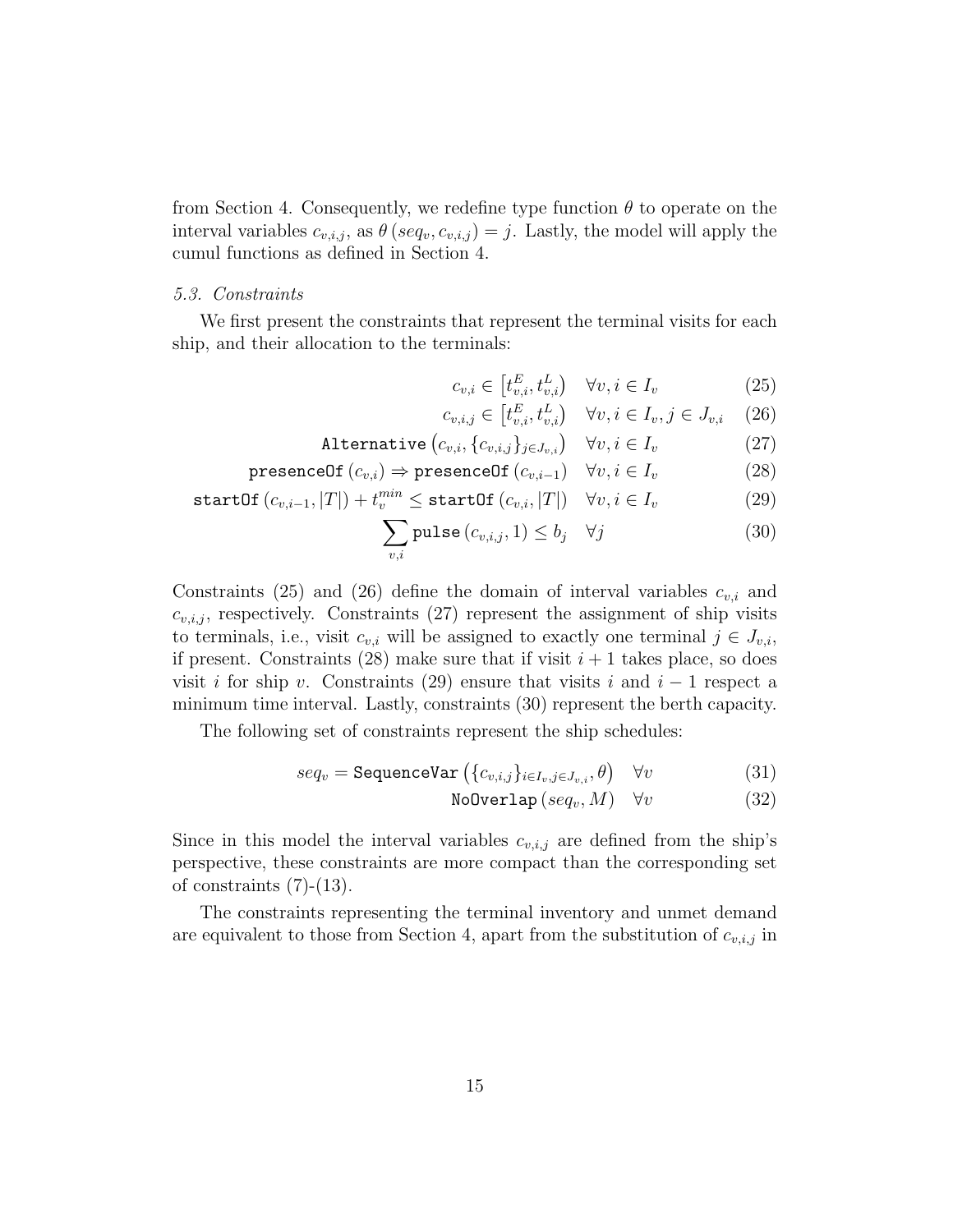the cumul function definition of  $\tilde{z}_j$ :

$$
slt_{j,t} \in [t, t+1) \quad \forall j \in J, t \in T \qquad (33)
$$

$$
\tilde{p}_j = \sum_t \text{step}(t+1, p_{j,t}) \quad \forall j \in L \tag{34}
$$

$$
\tilde{d}_j = \sum_t \text{step}(t+1, d_{j,t}) \quad \forall j \in R \tag{35}
$$

$$
\tilde{z}_j = \sum_{v} \sum_{i \in I_j} \text{stepAtEnd} (c_{v,i,j}, \gamma_{v,j}) \quad \forall j \in J \tag{36}
$$

$$
\tilde{l}_j = \sum_t \text{stepAtEnd}\left(slt_{j,t}, 1, l_{j,t}\right) \quad \forall j \in J \tag{37}
$$

alwaysIn 
$$
\left(\text{step}\left(1, g_j^0\right) + \tilde{p}_j - \tilde{z}_j - \tilde{l}_j, 1, |T|, 0, \gamma_j\right) \quad \forall j \in L
$$
 (38)

alwaysIn 
$$
(\text{step}(1, g_j^0) - \tilde{d}_j + \tilde{z}_j + \tilde{l}_j, 1, |T|, 0, \gamma_j)
$$
  $\forall j \in R$  (39)

Similar to the previous model, we can apply the complementarity constraints (21)-(24) to improve the propagation of the loss variables.

The objective function is stated as:

$$
\begin{aligned} \text{minimize} \quad & \sum_{j \in R} w_j^D \cdot \max \left(0, D_j - \sum_{(v,i) | j \in J_{v,i}} \gamma_{v,j} \cdot \text{presenceOf}(c_{v,i,j})\right) \\ & + \sum_{j \in J} \sum_t w_{j,t} \cdot \text{heightAtEnd}\left(s l t_t, \tilde{l}_j\right) \end{aligned}
$$

#### 6. Cumulative Volume Lower Bound Based Search

In this section, we present a heuristic method to generate good feasible solutions for models CP1 and CP2. The proposed algorithm is based on the insight that the overall objective for the problem will be minimized if we maximize loadings at the production terminal, and discharges at the regas terminals such that the loads and discharges take place at regular intervals. Such a schedule will minimize the likelihood of violating inventory constraints, and maximize the likelihood of delivering the contractual volumes to the regas terminals.

Let  $z_{j,t}$  represent the cumulative volume loaded (discharged) at production (regas) terminal j until t. Let  $l_{j,t}$  and  $g_{j,t}$  represent the loss and inventory,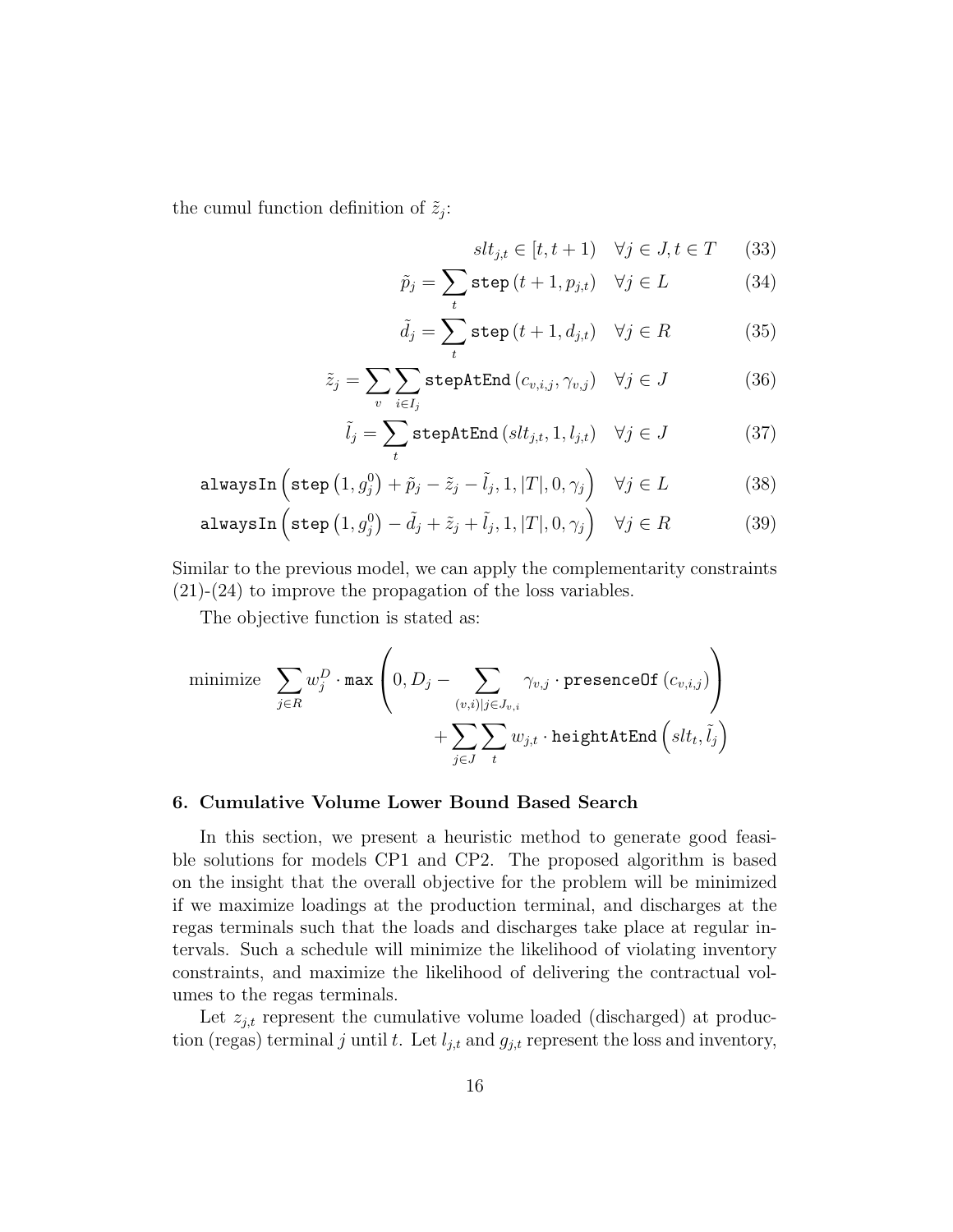respectively, at terminal  $j$  at time  $t$ . We have

$$
g_{j,t} = g_j^0 + \sum_{t' \le t} (p_{j,t'} - l_{j,t'}) - z_{j,t} \quad \forall j \in L, t \in T
$$
 (40)

If the total lost production over the entire planning horizon at production terminal *j* is  $\lambda_j$ , we have

$$
\sum_{t' \le t} l_{j,t'} \le \lambda_j \quad \forall j \in L, t \in T. \tag{41}
$$

Together with the inventory capacity constraints  $g_{j,t} \leq \gamma_j, \forall j \in L, t \in T$ , it follows that

$$
z_{j,t} \ge g_j^0 - \gamma_j + \sum_{t' \le t} p_{j,t'} - \lambda_j \quad \forall j \in L, t \in T
$$
 (42)

In the context of our constraint programming models, inequality (42) can be modeled as follows

$$
\tilde{z}_j \ge \text{step}\left(1, g_j^0 - \gamma_j - \lambda_j\right) + \tilde{p}_j \quad \forall j \in L \tag{43}
$$

Observe that the time dependency is implicit in the CP formulation, since  $\tilde{z}_j$  and  $\tilde{p}_j$  are cumul functions over the time horizon T.

Similarly, if  $\lambda_j$  is the total stockout over the planning horizon for regas terminal  $j$ , we can show that

$$
z_{j,t} \ge -g_j^0 + \sum_{t' \le t} d_{j,t'} - \lambda_j \quad \forall j \in R, t \in T
$$
\n
$$
(44)
$$

Inequality (44) can be modeled in our CP models as follows

$$
\tilde{z}_j \ge \text{step}\left(1, -g_j^0 - \lambda_j\right) + \tilde{d}_j \quad \forall j \in R \tag{45}
$$

As we will demonstrate with Theorem 1, constraints (43) and (45) not only limit the total losses at terminal j to be no greater than  $\lambda_j$ , but also force the model to limit the search to solutions where loadings and discharges at a terminal take place at "regular" intervals by enforcing a lower limit on the volume loaded or discharged at each terminal at each time period. Figure 2 illustrates the cumulative lower bound implied by constraint (43) on the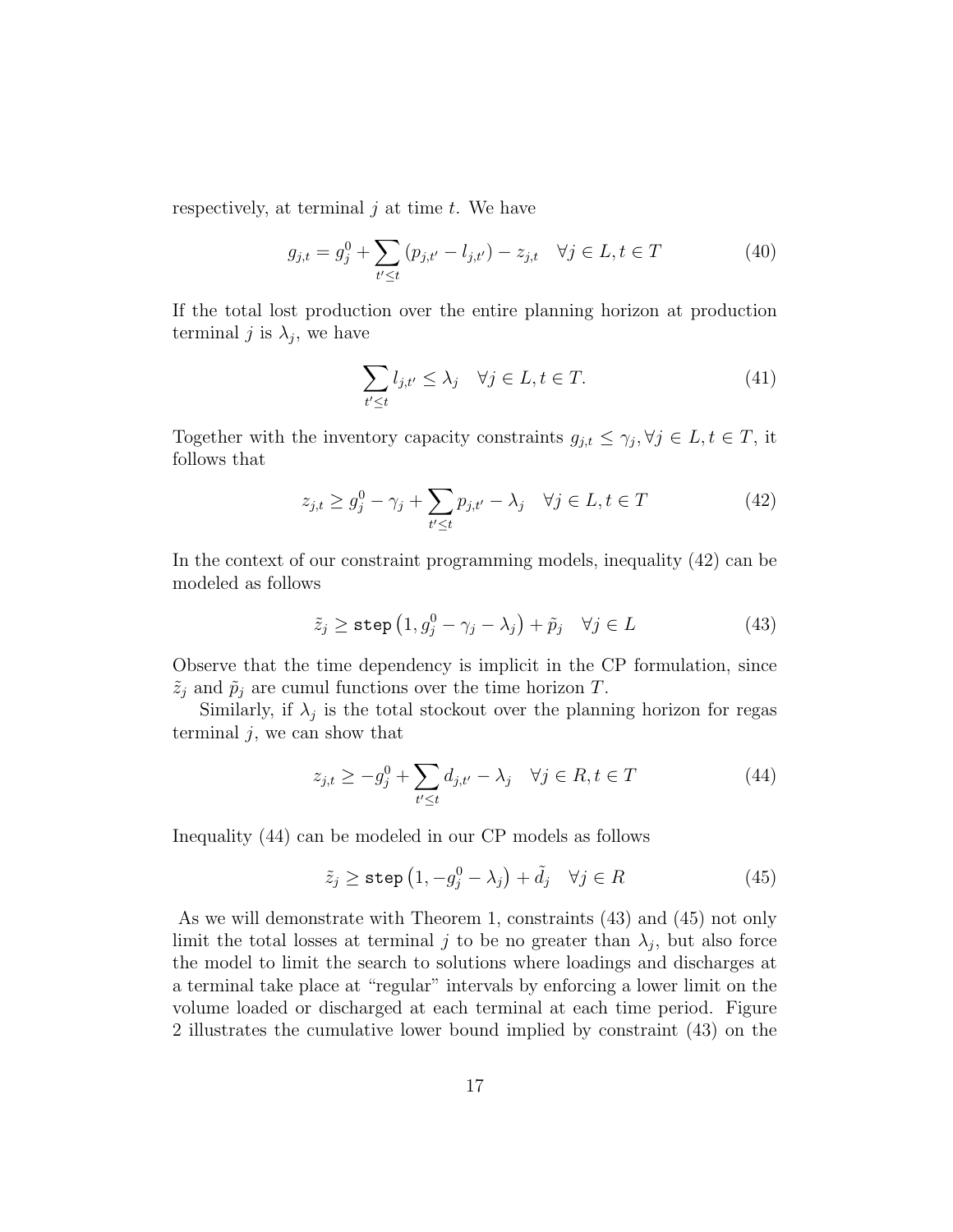

Figure 2: A feasible and an infeasible loading schedule based on constraint (43) for illustrative example

volume loaded at a production terminal for a notional example with  $p_{j,t} =$  $60, g_j^0 = 0, \gamma_j = 320, \lambda_j = 0$ . The shaded region represents the infeasible space defined by the constraint. This constraint will restrict the search to solutions where the cumulative function representing volume loaded at this terminal does not fall below curve shown. The figure also shows two loading profiles that each load 900 units with a different schedule. One of the loading profiles is feasible for constraint (43), while the other one is infeasible since it intersects with the infeasible space twice.

The tightness of constraints (43) and (45) can be controlled by adjusting (increasing) the parameter  $\lambda$ , which represents the vector of lost production at production terminals and stockouts at regas terminals. In the rest of this paper, we refer to  $\lambda$  as the loss vector. The term loss at a terminal represents the lost production for production terminals, and stockout for regas terminals.

Theorem 1 shows that for given loss vector  $\lambda^*$ , constraints (43) and (45) when applied to CP1 or CP2 restrict the feasible region to solutions where the lost production or stockout at any terminal at any time is no greater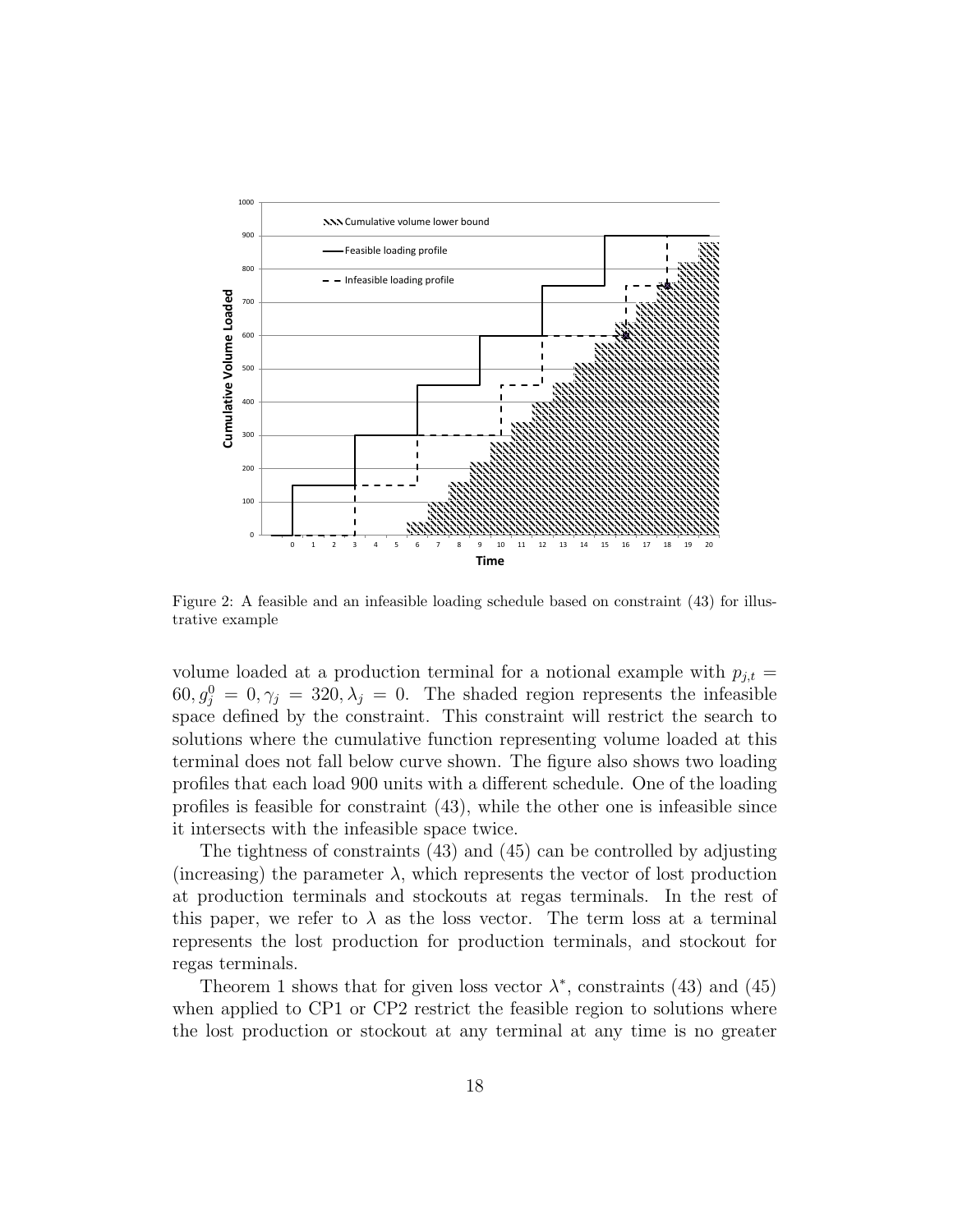than that in the solution defined by  $\lambda^*$ .

**Theorem 1.** Let  $\lambda^*$  represent the loss vector for a solution to model CP1 (or CP2). There does not exist a feasible solution to CP1 (or CP2) with loss vector  $\lambda^s$  such that  $\exists j \in (L \cup R), \lambda_j^s > \lambda_j^*$  and that satisfies constraints  $(43)$ and (45) as defined for  $\lambda = \lambda^*$ .

Proof. We prove the theorem for CP1 by contradiction. The proof for CP2 is similar. Suppose there exists a solution to CP1 that satisfies constraints (43) and (45) defined for  $\lambda = \lambda^*$ . Further, suppose that the solution has a loss vector  $\lambda^s$ , such that for terminal  $j \in L, \lambda_j^s > \lambda_j^*$  (the proof for the case where  $j \in R$  is similar).

Let  $\lambda_j^s = \lambda_j^* + \epsilon$  where  $\epsilon > 0$ . Let  $\tilde{z}_j^s$  and  $\tilde{l}_j^s$  represent the values for the cumulative functions  $\tilde{z}_j$  and  $\tilde{l}_j$ , respectively, in the solution under consideration.

From (43) we have

$$
\tilde{z}^s_j \geq \mathtt{step}\left(1, g^0_j - \gamma_j - \lambda^*_j\right) + \tilde{p}_j
$$

Equivalently, we have

$$
\tilde{z}_{j}^{s} \geq \text{step}\left(1, g_{j}^{0}\right) - \text{step}\left(1, \gamma_{j}\right) - \text{step}\left(1, \lambda_{j}^{*}\right) + \tilde{p}_{j} \tag{46}
$$

Let us define the cumulative function  $\tilde{g}_j^s$  to represent the inventory in tank for terminal  $j$  in the solution under consideration. By definition

$$
\tilde{g}_j^s = \text{step}\left(1, g_j^0\right) + \tilde{p}_j - \tilde{z}_j^s - \tilde{l}_j^s \tag{47}
$$

Combining (46) and (47), we get

$$
\tilde{g}_j^s + \tilde{l}_j^s \le \text{step}\left(1, \gamma_j\right) + \text{step}\left(1, \lambda_j^*\right) \tag{48}
$$

We use the notation  $F|_t$  to indicate the value of a cumul function F at time t. Let

$$
t^s = \min\left\{t \mid \tilde{l}_j^s \big|_t = \lambda_j^s\right\}.
$$
\n(49)

By definition of  $\left.\tilde{l}_j^s, \ \tilde{l}_j^s\right|_{|T|} = \lambda_j^s$ . Hence, such  $t^s$  exists.

Considering (48) at  $t^s$ , we have

$$
\tilde{g}_j^s\big|_{t^s} + \tilde{l}_j^s\Big|_{t^s} \le \gamma_j + \lambda_j^*
$$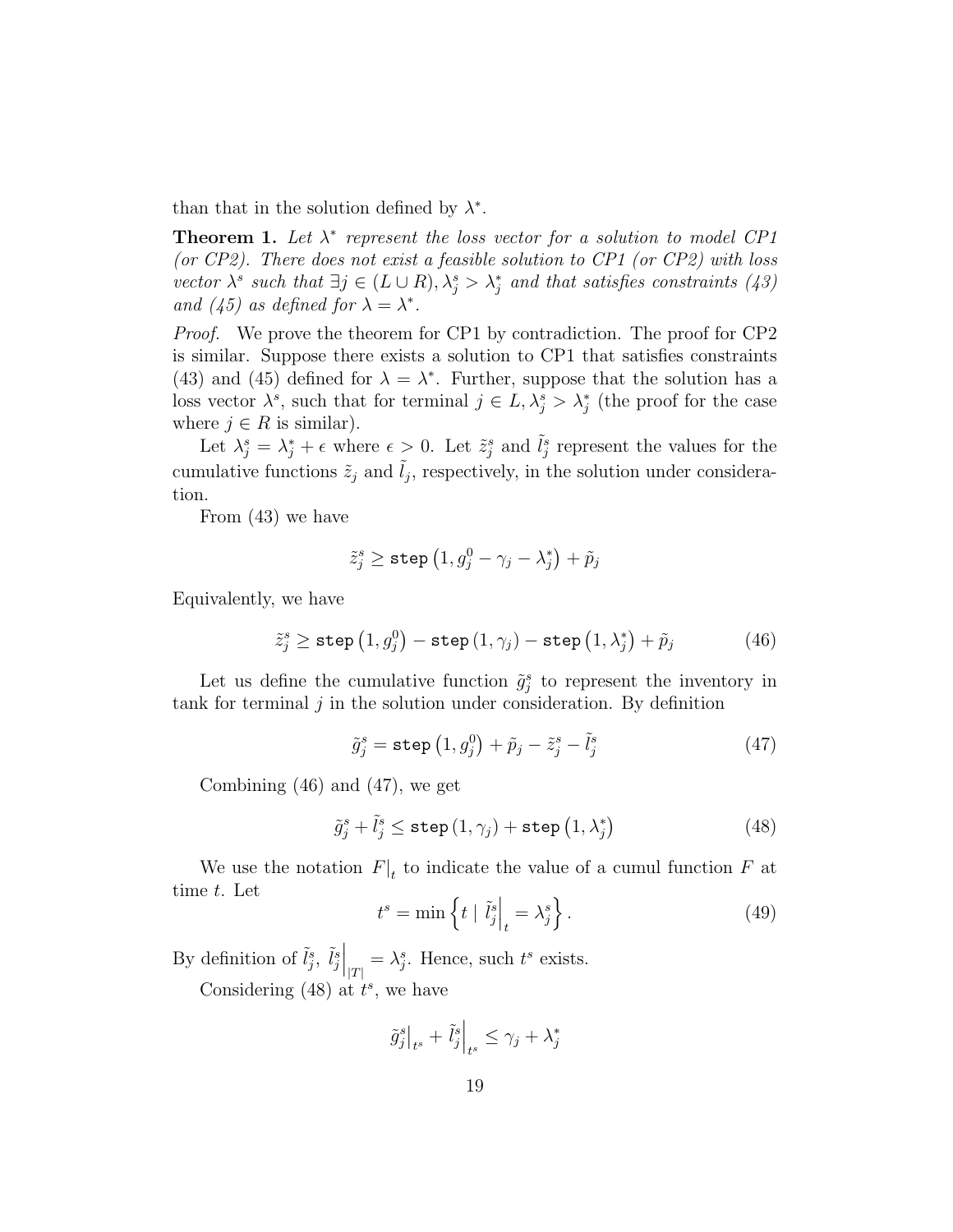Since  $\left.\tilde{l}_j^s\right|_{t^s} = \lambda_j^s = \lambda_j^* + \epsilon$ , we get

$$
\tilde{g}_j^s|_{t^s} \le \gamma_j - \epsilon \tag{50}
$$

By definition of  $t^s$ , we have  $\tilde{l}_j^s\Big|_{t^s-1} < \tilde{l}_j^s\Big|_{t^s}$ . Thus, from (18) we get presenceOf  $(stt_{j,t^s}) = True$ . Then from (22) we get presenceOf  $(stt2_{j,t^s}) =$ True. Next, from (23) we get

$$
g_j^0 + \left(\tilde{p}_j - \tilde{z}_j - \tilde{l}_j\right)\Big|_{t^s} = \gamma_j
$$

Combining this with (47), we get

$$
\tilde{g}_j^s\big|_{t^s} = \gamma_j \tag{51}
$$

(50) and (51) are contradictory since  $\epsilon > 0$ .

The proposed cumulative volume lower bound based search is a four phase algorithm. In phase 0, the algorithm finds a first feasible solution by solving the model in full space until a feasible solution is generated. At each iteration of phases 1 and 2, the algorithm limits the search to solutions such that the total loss at any terminal is smaller than a specified maximum value. This maximum loss at any terminal is set to be no greater than the loss at that terminal in the incumbent solution. In phase 1, we set the maximum loss at each terminal to be a fraction of the total loss at the terminal in the incumbent solution. This fraction is chosen to be the same for all terminals. At each iteration in phase 2 on the other hand, we reduce the maximum loss for only one terminal at a time. Therefore phase 1 seeks to reduce the losses across all terminals simultaneously while phase 2 involves seeking reduction in loss at one terminal at a time. Finally, in phase 3 the algorithm continues to search in the region where it found the best solution until a stopping criterion is met.

As mentioned above, in phases 1 and 2 we seek to find progressively better solutions by monotonically decreasing the total loss at each terminal. If at any iteration we are unable to find a solution in the reduced space defined by the maximum loss vector, we backtrack by choosing a less aggressive value for the maximum loss vector. This is achieved by setting the maximum loss vector to be a bigger fraction of the loss vector in the incumbent solution.

Note that the overall objective involves minimizing the total unmet de-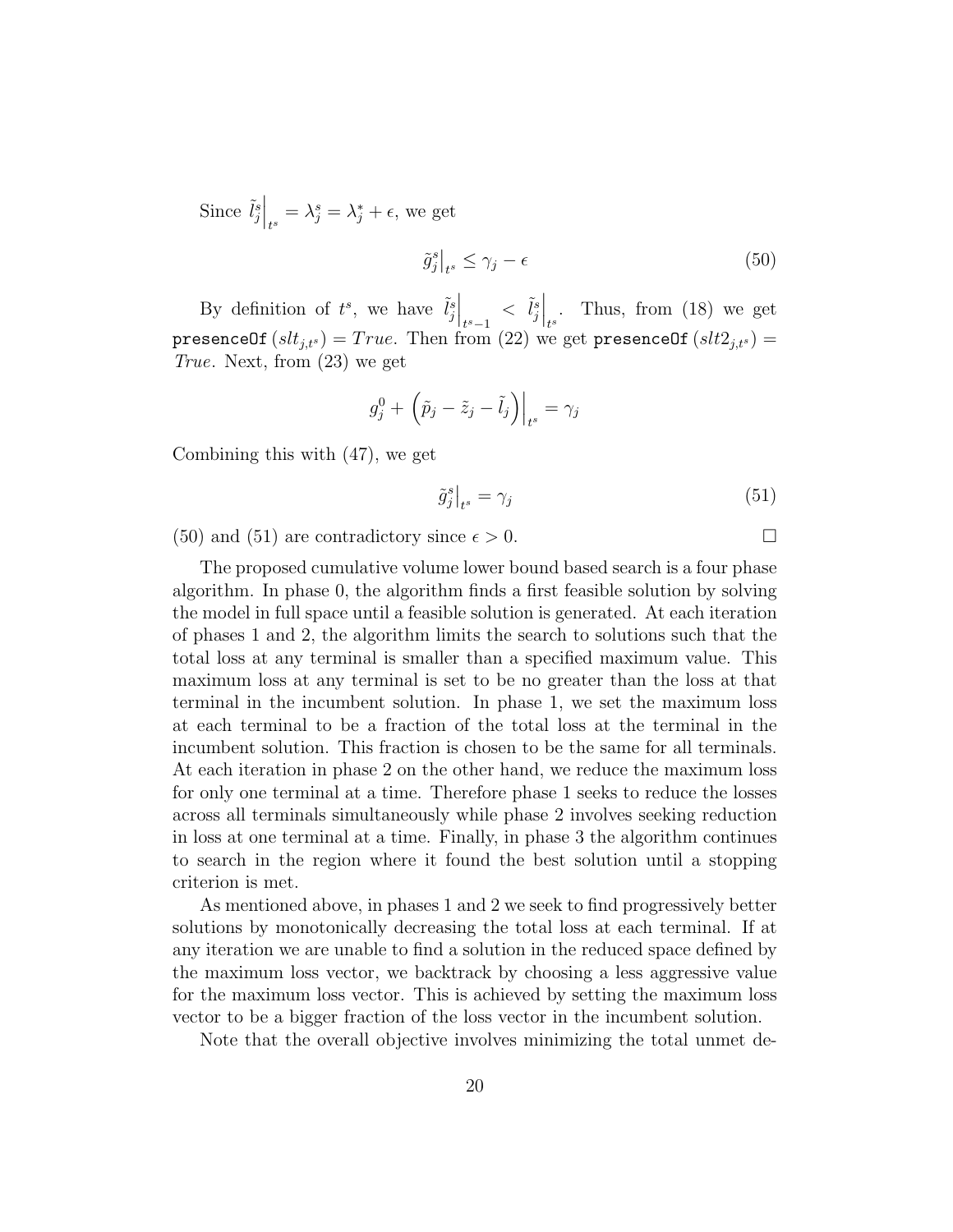mand at the regas terminals in addition to minimizing loss production and stockouts. Progressively tightening constraints (43) and (45) by choosing monotonically increasing values for  $\lambda$  ensures that the lost production and stockouts are monotonically decreasing, but not the overall objective. Hence, we introduce constraint (52) into the model at each iteration to exclude solutions that have a worse objective value than that of the incumbent (represented by  $\Phi$ ).

$$
\sum_{j \in R} w_j^D \cdot \max \left(0, D_j - \sum_{v,i \in I_j} \gamma_{v,j} \cdot \text{presenceOf}(c_{j,i,v})\right) + \sum_{j \in J} \sum_t w_{j,t} \cdot \text{heightAtEnd}\left(slt_t, \tilde{l}_j\right) \ge \Phi \quad (52)
$$

The cumulative volume lower bound based search is presented in Algorithm 1. This algorithm can be applied to both models CP1 and CP2. We refer to the selected model simply as CP. Let  $CP'(\lambda, \Phi)$  represent the model obtained by adding constraints (43), (45) and (52) to model CP, where  $\lambda$  and  $\Phi$  represent the loss vector and the objective value, respectively, in the incumbent solution.

In algorithm 1, we use the following notation.

 $\Phi^{inc}$ Objective value of the incumbent solution

λ Loss vector in the incumbent solution

 $\lambda^{max}$ Maximum loss vector used to define the search space

 $\lambda^{prev}$ Maximum loss vector used in last search that generated a new incumbent

ξ ρ k Scale factor used in phase  $\rho$  to calculate  $\lambda^{max}$  based on  $\lambda^{inc}$ 

 $k^{max}$ Number of scale factors to consider in phases 1 and 2

#### 7. Computational Results

In this section, we present computational results to compare the performance of the CP models and the proposed search algorithm with the MIP based approaches of Goel et al. (2012), which represent the state of the art. All results have been obtained on a 64-bit Windows PC with two Intel Xeon quad core processors and 24 GB RAM. All MIP models are solved using CPLEX 11.1 while all CP models are solved using CPOptimizer 12.1. All runs on constraint programming models involved partitioning the search into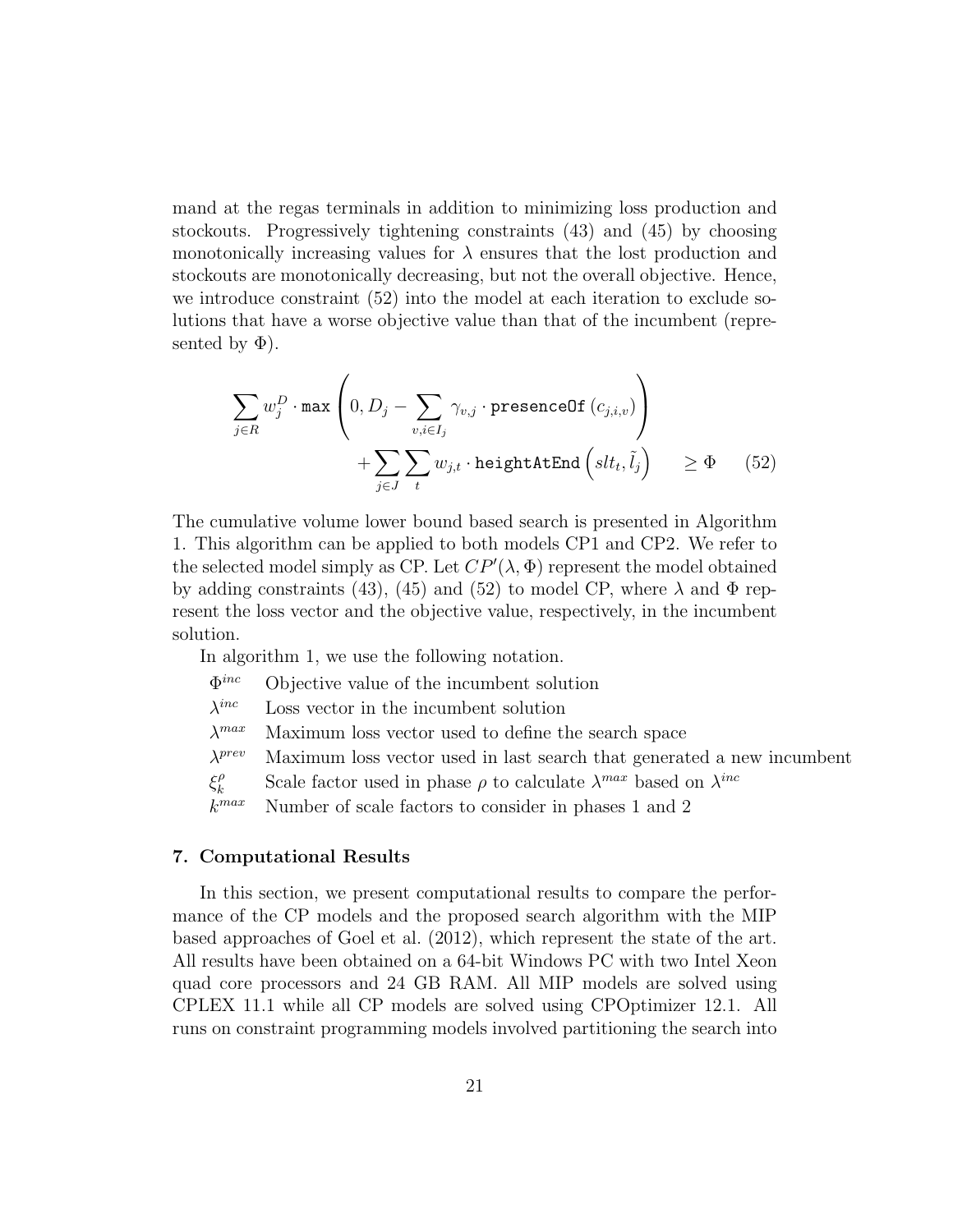Algorithm 1 Cumulative Volume Lower Bound Based Search

1: {Phase 0} 2: Generate initial feasible solution to (CP) 3: Update  $\lambda^{inc}$ ,  $\Phi^{inc}$ ;  $\lambda^{prev}$  :=  $\lambda^{inc}$ 4: 5: {Phase 1} 6:  $k := 1$ 7: while  $k \leq k^{max}$  do 8:  $\lambda^{max} := \lambda^{inc} \cdot \xi_k^1$ 9: solve  $CP'(\lambda^{max}, \Phi^{inc})$ 10: if found solution then 11: update  $\lambda^{inc}$ ,  $\Phi^{inc}$ 12:  $^{prev} := \lambda^{max}$ 13: else 14:  $k := k + 1$ 15: end if 16: end while 17: 18: {Phase 2} 19: for all terminals  $j$  do 20:  $k := 1$ 21: while  $k \leq k^{max}$  do  $22:$  $j^{max} := \lambda_j^{inc} \cdot \xi_k^2$ 23: for all terminals  $j' \neq j$  do  $24:$  $\lim_{j'} m = \lambda_{j'}^{inc}$ 25: end for 26: solve  $CP'(\lambda^{max}, \Phi^{inc})$ 27: if found solution then 28: update  $\lambda^{inc}, \Phi^{inc}$ 29:  $^{prev} := \lambda^{max}$ 30: else 31:  $k := k + 1$ 32: end if 33: end while 34: end for 35: 36: {Phase 3} 37:  $\lambda^{max} := \lambda^{prev}$ 38: solve  $CP'(\lambda^{max}, \Phi^{inc})$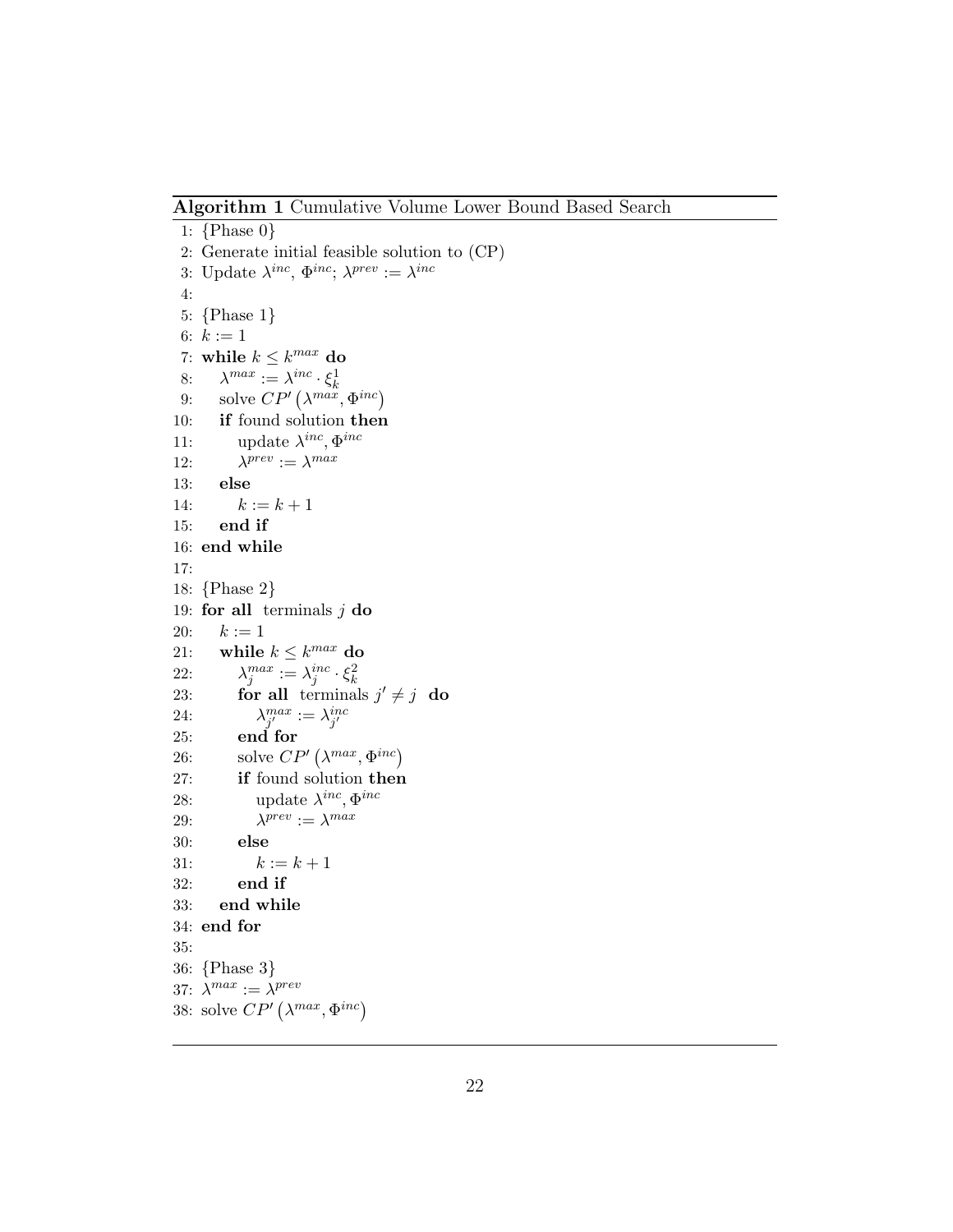two phases. The first search phase involved branching on the cargo interval variables  $(c_{j,i,v}$  for model CP1 and  $c_{v,i,j}$  for model CP2), while the second search phase involved branching on the remaining variables.

Table 1 reports the specifications for the instances used in the study. These instances reflect realistic data. Instances P1-P14 are based on the instances presented by Goel et al. (2012). The data on some of these instances have minor differences compared to the instances presented by Goel et al. (2012) since we assume fixed regas rates and non-seasonal travel times in this paper. The remaining instances are newer and in most cases, larger instances. Table 1 reports the number of production terminals  $(|P|)$ , regas terminals  $(|R|)$ , ships  $(|V|)$ ; the number of continuous and integer variables, and the number of constraints in the MIP model; the number of variables and constraints, and the memory usage for the constraint programming models CP1 and CP2 at the end of a 5 hour solve. We also report the best-known solution (BKS) for each instance. The table clearly emphasizes the growth in the size of the MIP model with instance size. Note that it is not meaningful to directly compare the sizes of the constraint programming models with those of the MIP model since the variable and constraint constructs in constraint programming internally contain much heavier data structures than the MIP model. However, it is clear that CP2 is significantly smaller in size than CP1 in terms of the number of variables in constraints. This explains the scalability of CP2 compared to CP1 in terms of memory usage.

Tables 2 and 3 compare the performance of MIP and CP-based approaches in solving these instances. Specifically, we compare the performance of solving the MIP model using CPLEX (referred to as MIP) with that of solving CP1 and CP2 with CPOptimizer. All these methods are run to a 5 hour CPU limit. We also present the performance of the MIP-based heuristic (referred to as MIP-Heur) presented by Goel et al. (2012). We use the lexicographic ordering method presented by those authors. This algorithm is run to completion.

Table 2 presents the first feasible (FF) and the time to first feasible (TFF) solution for each of the four methods. Clearly we can observe that first feasible solutions generated by MIP are fairly poor, especially for the larger instances. First feasible solutions generated by the CP models are of similar or better quality than MIP-Heur. For 3 of the largest instances, CP1 is unable to find a feasible solution. The time to first feasible for the CP models (for all instances in the case of CP2, and for the smaller instances in the case of CP1) is also comparable or smaller than the time to first feasible for MIP-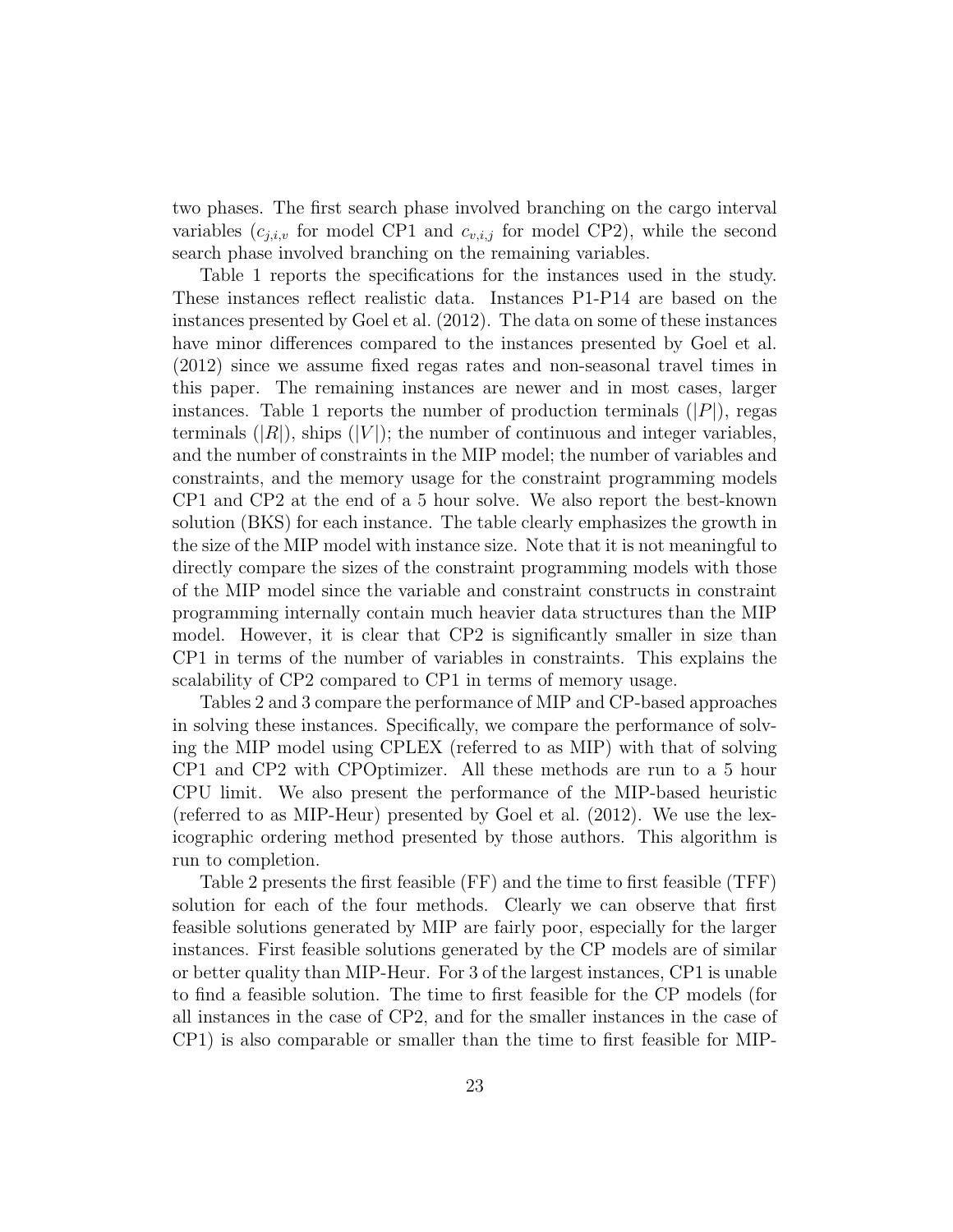|            |  |       |                                                                                                                                                                                                                                                                                                     |            |                |        | CP <sub>1</sub> |                    |                                                                                | C <sub>P</sub> <sub>2</sub> |                                                                                                           | <b>BKS</b>                                                                                             |
|------------|--|-------|-----------------------------------------------------------------------------------------------------------------------------------------------------------------------------------------------------------------------------------------------------------------------------------------------------|------------|----------------|--------|-----------------|--------------------|--------------------------------------------------------------------------------|-----------------------------|-----------------------------------------------------------------------------------------------------------|--------------------------------------------------------------------------------------------------------|
| R          |  | Cont. | vars                                                                                                                                                                                                                                                                                                | $0-1$ vars | Constr         | Vars.  | Constr.         | Memory             | Vars.                                                                          | Constr                      | Memory                                                                                                    |                                                                                                        |
|            |  |       |                                                                                                                                                                                                                                                                                                     | 12812      | 6504           |        | 4503            | 42.5 MB            | 2595                                                                           | <b>1808</b>                 | 30.3 MB                                                                                                   |                                                                                                        |
|            |  |       |                                                                                                                                                                                                                                                                                                     | 16980      | 8635           | 6936   | 6563            | $67.2~\mathrm{MB}$ | 3575                                                                           | 4372                        | $38.7~\mathrm{MB}$                                                                                        | 1087                                                                                                   |
|            |  |       |                                                                                                                                                                                                                                                                                                     | 21029      | 9303           | 7330   | 7507            | $72.7$ MB          |                                                                                |                             | $32.4~\mathrm{MB}$                                                                                        | 8029                                                                                                   |
|            |  |       |                                                                                                                                                                                                                                                                                                     | 27547      | 12196          | 9836   | 9940            | $93.8~\mathrm{MB}$ |                                                                                | $3447$<br>$5256$            |                                                                                                           |                                                                                                        |
|            |  |       |                                                                                                                                                                                                                                                                                                     | 31449      | 14269<br>10812 | 13874  | 11558           | 134.4 MB           | $\begin{array}{c} 2761 \\ 3974 \\ 4719 \\ 5618 \\ 7967 \\ 7967 \\ \end{array}$ | 6011                        | $\begin{array}{c} 48.0 \text{ }\text{MB} \\ 54.2 \text{ }\text{MB} \\ 53.9 \text{ }\text{MB} \end{array}$ |                                                                                                        |
|            |  |       |                                                                                                                                                                                                                                                                                                     | 18335      |                | 6768   | 6744            | 63.2 MB            |                                                                                | 6142                        |                                                                                                           |                                                                                                        |
| 4          |  |       |                                                                                                                                                                                                                                                                                                     | 95788      | 32744          | 38905  | 29158           | 338.7 MB           |                                                                                | 1695                        | 108.5 MB                                                                                                  |                                                                                                        |
| ΙQ.        |  |       | $\begin{array}{l} 23.37 \\ 23.24 \\ 24.37 \\ 25.48 \\ 26.50 \\ 27.50 \\ 28.50 \\ 29.50 \\ 20.51 \\ 23.50 \\ 24.50 \\ 25.50 \\ 26.50 \\ 27.50 \\ 28.50 \\ 29.50 \\ 24.50 \\ 25.50 \\ 26.50 \\ 27.50 \\ 28.50 \\ 29.50 \\ 29.50 \\ 24.50 \\ 25.50 \\ 27.50 \\ 28.50 \\ 29.50 \\ 29.50 \\ 29.50 \\ 29$ | 34438      | 15625          | 13752  | 11569           | 134.1 MB           |                                                                                | $7655\atop5514$             | $69.2$ MB $50.5$ MB                                                                                       | $\begin{array}{c} 2736 \\ 1510 \\ 1502 \\ 32362 \\ 631 \\ 631 \\ 1438 \\ 62090 \\ 1009 \\ \end{array}$ |
| $4 \infty$ |  |       |                                                                                                                                                                                                                                                                                                     | 37752      | 16491          | 15258  | 12222           | 136.7 MB           | 4502                                                                           |                             |                                                                                                           |                                                                                                        |
|            |  |       |                                                                                                                                                                                                                                                                                                     | 132995     | 47364          | 54588  | 39332           | 503.3 MB           | 10077                                                                          | 13454                       | $140.6~\mathrm{MB}$                                                                                       |                                                                                                        |
|            |  |       |                                                                                                                                                                                                                                                                                                     | 232856     | 79425          | 215290 | 132118          | 1.9 GB             | 15375                                                                          | 22089                       | $203.1~\mathrm{MB}$                                                                                       |                                                                                                        |
|            |  |       |                                                                                                                                                                                                                                                                                                     | 81558      | 30217          | 29630  | 21783           | 280.9 MB           | 6848                                                                           | 9526                        | $95.5\ \mathrm{MB}$                                                                                       |                                                                                                        |
|            |  |       |                                                                                                                                                                                                                                                                                                     | 320988     | 101387         | 128152 | 85333           | $1.2$ GB           | 19112                                                                          | 25932                       | $272.3$ MB                                                                                                |                                                                                                        |
|            |  |       |                                                                                                                                                                                                                                                                                                     | 476426     | 152261         | 337155 | 206676          | 3.0 GB             | 26783                                                                          | 37401                       | 379.9 MB                                                                                                  | $6253$<br>$7354$<br>$3263$                                                                             |
| 9599888    |  |       | $\begin{array}{c} 10262 \\ 13927 \\ 6597 \\ 6597 \\ 6597 \\ 7330 \end{array}$                                                                                                                                                                                                                       | 141134     | 47954          | 37443  | 28588           | 354.6 MB           | 12552                                                                          | 17572                       | 166.1 MB                                                                                                  |                                                                                                        |
|            |  |       |                                                                                                                                                                                                                                                                                                     | 382592     | 108836         | 50535  | 41680           | 470.6 MB           | 39012                                                                          | 53686                       | 599.2 MB                                                                                                  | 2914                                                                                                   |
|            |  |       |                                                                                                                                                                                                                                                                                                     | 179916     | 60320          | 71428  | 49573           | 690.0 MB           | 11364                                                                          | 15025                       | $\overline{M}$<br>150.4                                                                                   | 3426                                                                                                   |
|            |  |       | 7330                                                                                                                                                                                                                                                                                                | 277351     | 84931          | 79929  | 58251           | 747.6 MB           | 12734                                                                          | 16499                       | 178.0 MB                                                                                                  | 2907                                                                                                   |
|            |  |       |                                                                                                                                                                                                                                                                                                     |            |                |        |                 |                    |                                                                                |                             |                                                                                                           |                                                                                                        |

Table 1: Instance specifications. For each instance, we report the number of production terminals  $|P|$ , the number of regasification terminals  $|R|$ , the fleet size  $|V|$ . For the MIP model we report the number of continuous variables, binary variables, and constraints. For the CP models we report the number of variables and constraints as well as the memory usage at the end of a 5-hour solving process. The last column reports the best known solution (BKS). Table 1: Instance specifications. For each instance, we report the number of production terminals |P|, the number of regasiand constraints. For the CP models we report the number of variables and constraints as well as the memory usage at the end fication terminals  $|R|$ , the fleet size  $|V|$ . For the MIP model we report the number of continuous variables, binary variables, of a 5-hour solving process. The last column reports the best known solution (BKS).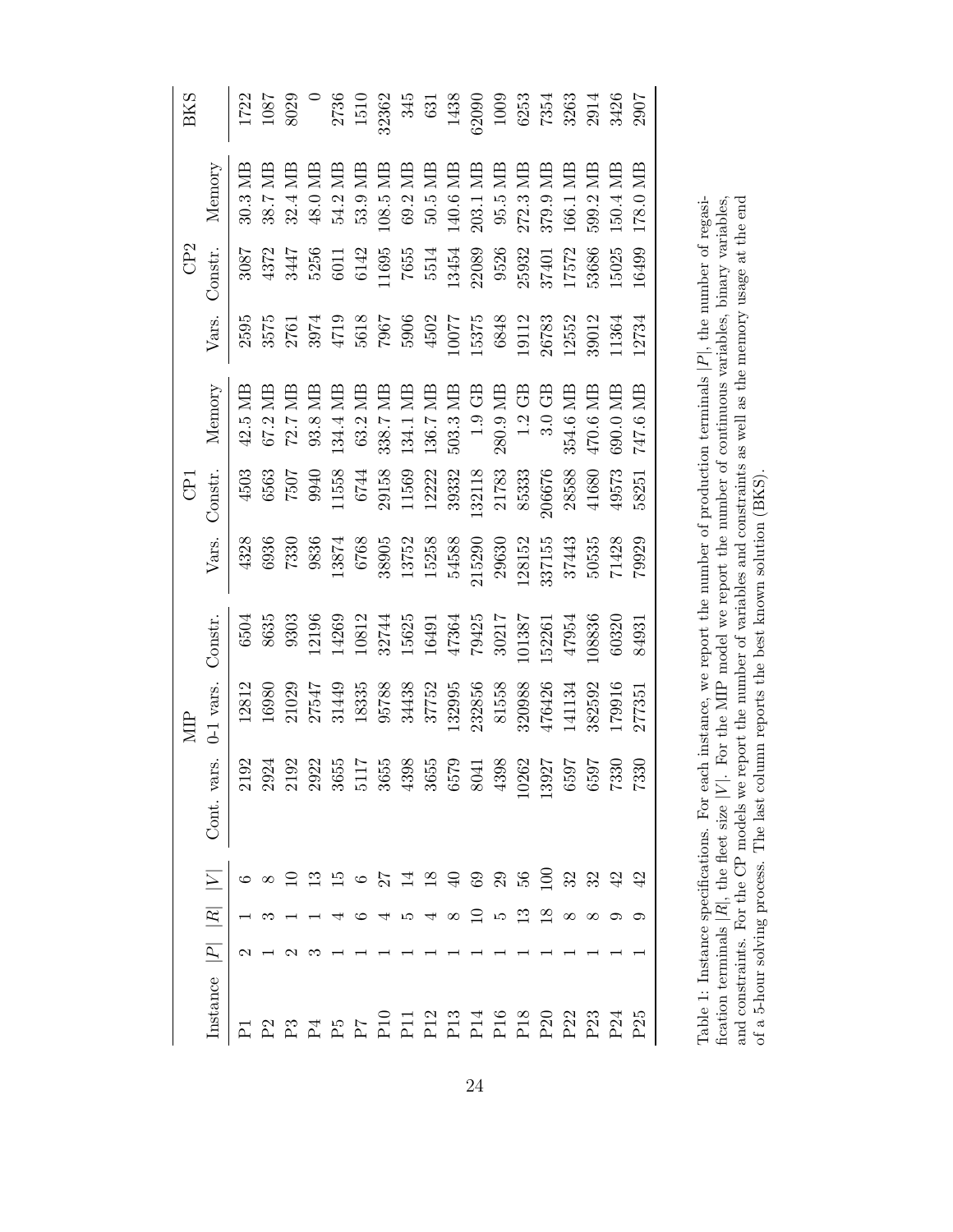|                 | FF         |          |       |       | <b>TFF</b>     |                |              |                |
|-----------------|------------|----------|-------|-------|----------------|----------------|--------------|----------------|
| Instance        | <b>MIP</b> | MIP-Heur | CP1   | CP2   | <b>MIP</b>     | MIP-Heur       | CP1          | CP2            |
| P <sub>1</sub>  | 39726      | 1797     | 1781  | 1774  | 3              | $\overline{2}$ | $\mathbf{1}$ | $\mathbf{1}$   |
| P <sub>2</sub>  | 75063      | 1296     | 1411  | 1567  | $\overline{5}$ | $\overline{2}$ | $\mathbf{1}$ | $\mathbf{1}$   |
| P <sub>3</sub>  | 75670      | 8389     | 8166  | 8085  | $\overline{5}$ | $\overline{2}$ | $\mathbf{1}$ | $\mathbf{1}$   |
| P <sub>4</sub>  | 83815      | 400      | 655   | 647   | 12             | $\overline{2}$ | $\mathbf{1}$ | $\mathbf{1}$   |
| P <sub>5</sub>  | 114396     | 3773     | 3878  | 4475  | 32             | 3              | 1            | $\mathbf{1}$   |
| P7              | 41966      | 4195     | 1510  | 1510  | 4              | $\overline{2}$ | $\mathbf{1}$ | $\mathbf{1}$   |
| P10             | 188535     | 32715    | 32929 | 32670 | 48             | 6              | 6724         | $\overline{2}$ |
| <b>P11</b>      | 96776      | 505      | 570   | 570   | 15             | 3              | 5            | $\mathbf{1}$   |
| P <sub>12</sub> | 105989     | 656      | 631   | 676   | 16             | $\overline{4}$ | 24           | $\mathbf{1}$   |
| P <sub>13</sub> | 183048     | 8176     | 5025  | 5543  | 101            | 11             | 1138         | $\overline{7}$ |
| P <sub>14</sub> | 494236     | 70474    | inf   | 63352 | 2395           | 18             | inf          | $\overline{4}$ |
| P <sub>16</sub> | 138856     | 2676     | 4412  | 4443  | 43             | $\overline{7}$ | 223          | $\mathbf{1}$   |
| P <sub>18</sub> | 320962     | 11382    | inf   | 10266 | 821            | 22             | inf          | 12             |
| P20             | 525058     | 19596    | inf   | 18123 | 1905           | 34             | inf          | 22             |
| P <sub>22</sub> | 214438     | 13591    | 6163  | 6847  | 70             | 10             | 327          | $\overline{2}$ |
| P23             | 214438     | 7135     | 3658  | 3862  | 590            | 22             | 1117         | 132            |
| P24             | 245312     | 10350    | 5601  | 5319  | 266            | 12             | 2001         | $\overline{2}$ |
| P <sub>25</sub> | 245312     | 7743     | 5932  | 5633  | 344            | 17             | 2133         | $\overline{2}$ |

Table 2: First feasible solutions generated by MIP and CP based approaches. For each instance we report the objective value of the first feasible solution (FF) found by MIP, MIP-Heur, CP1, and CP2. We also report the solving time (in seconds) to the first feasible solution (TFF) for MIP, MIP-Heur, CP1, and CP2.

Heur. This is significant considering that MIP-Heur uses a problem specific heuristic to generate the first feasible solution.

Table 3 presents the best feasible (BF), and the time to best feasible (TBF) solution for each of the four methods. The best feasible solutions generated by the CP models are comparable to, and in some cases significantly better than those generated by MIP-Heur. For the smaller instances, the time to best feasible for the CP models is significantly higher than MIP-Heur. For the larger instances, MIP-Heur and CP approaches have mixed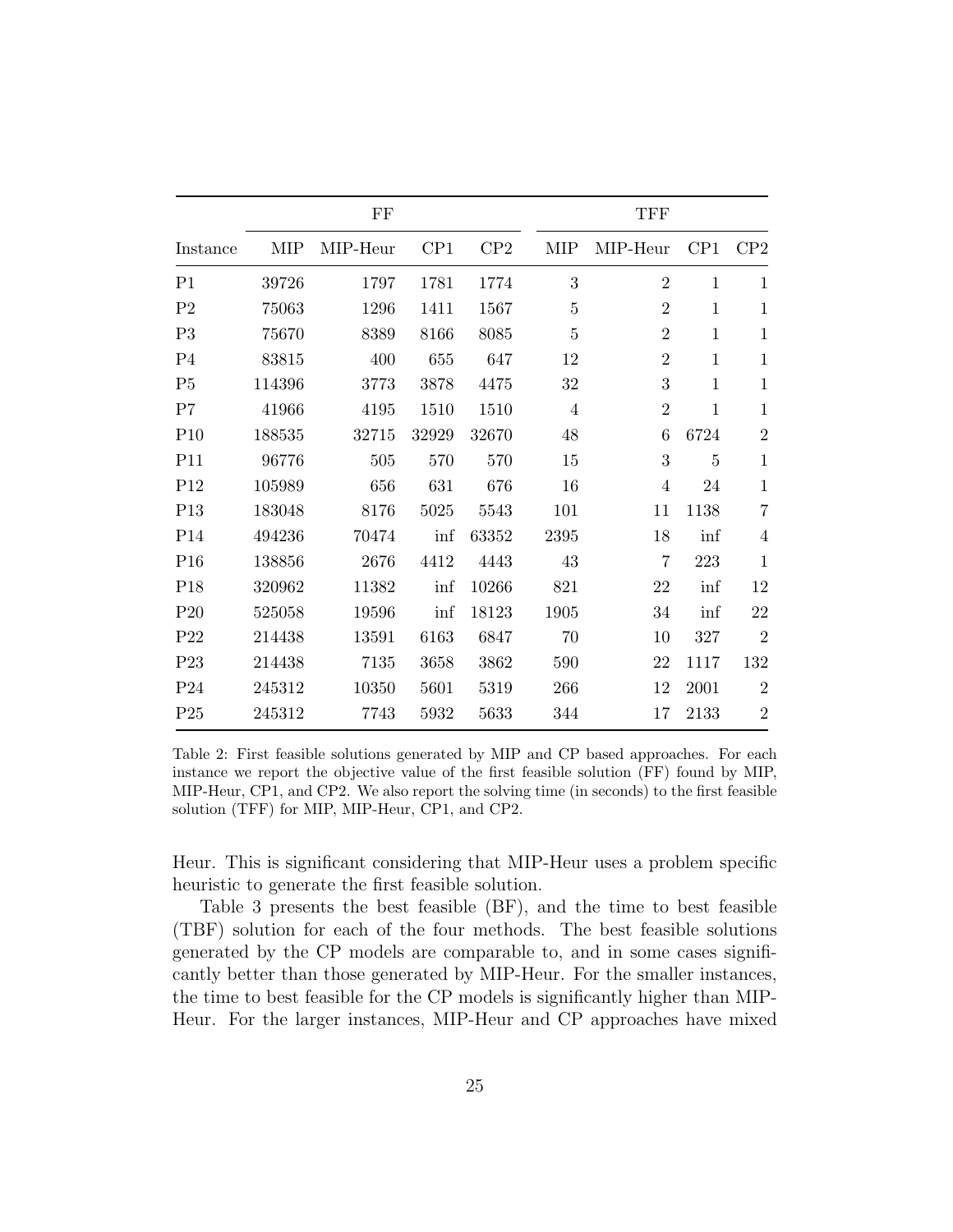|                 |                | BF             |       |                |       | TBF      |       |              |
|-----------------|----------------|----------------|-------|----------------|-------|----------|-------|--------------|
| Instance        | <b>MIP</b>     | MIP-Heur       | CP1   | CP2            | MIP   | MIP-Heur | CP1   | CP2          |
| P <sub>1</sub>  | 1743           | 1743           | 1743  | 1743           | 17901 | 60       | 558   | 117          |
| P <sub>2</sub>  | 1087           | 1132           | 1157  | 1157           | 16369 | 45       | 12418 | 15334        |
| P <sub>3</sub>  | 8029           | 8077           | 8029  | 8029           | 282   | 40       | 13137 | 3256         |
| P4              | $\overline{0}$ | $\overline{0}$ | 14    | $\overline{0}$ | 7522  | 79       | 17387 | 1135         |
| P <sub>5</sub>  | 2736           | 3628           | 3017  | 2736           | 10108 | 115      | 16394 | 3757         |
| P7              | 1622           | 1919           | 1510  | 1510           | 17630 | 1453     | 379   | $\mathbf{1}$ |
| P10             | 37076          | 32520          | 32620 | 32437          | 18001 | 825      | 15810 | 3986         |
| P <sub>11</sub> | 6269           | 375            | 360   | 345            | 6459  | 2332     | 1382  | 6075         |
| P12             | 5481           | 631            | 631   | 631            | 17753 | 540      | 24    | 16837        |
| P <sub>13</sub> | 14621          | 1656           | 4475  | 1438           | 9439  | 27076    | 5699  | 11885        |
| P <sub>14</sub> | 356087         | 62090          | inf   | 62962          | 13570 | 15916    | inf   | 17241        |
| P <sub>16</sub> | 10405          | 1762           | 3991  | 1738           | 10633 | 3164     | 17620 | 17910        |
| P <sub>18</sub> | 320962         | 7441           | inf   | 6253           | 821   | 25297    | inf   | 17813        |
| P <sub>20</sub> | 283826         | 11167          | inf   | 11655          | 2450  | 81299    | inf   | 16515        |
| P <sub>22</sub> | 87606          | 5612           | 5532  | 3263           | 109   | 3386     | 17804 | 16330        |
| P23             | 135069         | 4599           | 3308  | 3232           | 821   | 9121     | 17351 | 14623        |
| P24             | 121513         | 5600           | 5550  | 3499           | 5069  | 4728     | 16759 | 17801        |
| P <sub>25</sub> | 113970         | 4678           | 5311  | 3341           | 5980  | 8816     | 17885 | 16581        |
|                 |                |                |       |                |       |          |       |              |

Table 3: Best feasible solutions generated by MIP and CP based approaches. For each instance we report the objective value of the best feasible solution (BF) found by MIP, MIP-Heur, CP1, and CP2. We also report the solving time (in seconds) to the best feasible solution (TBF) for MIP, MIP-Heur, CP1, and CP2.

performance in terms of getting to their best feasible solutions faster.

In summary, it can be concluded from Tables 2 and 3 that within the time limits provided, the CP models have significantly better performance than solving the model as a MIP when all sets of models are solved simply using commercials solvers. Furthermore, by formulating the problem as a CP model and using a commercial CP solver we can generate solutions of comparable or better quality than the specialized heuristic (MIP-Heur) presented by Goel et al. (2012).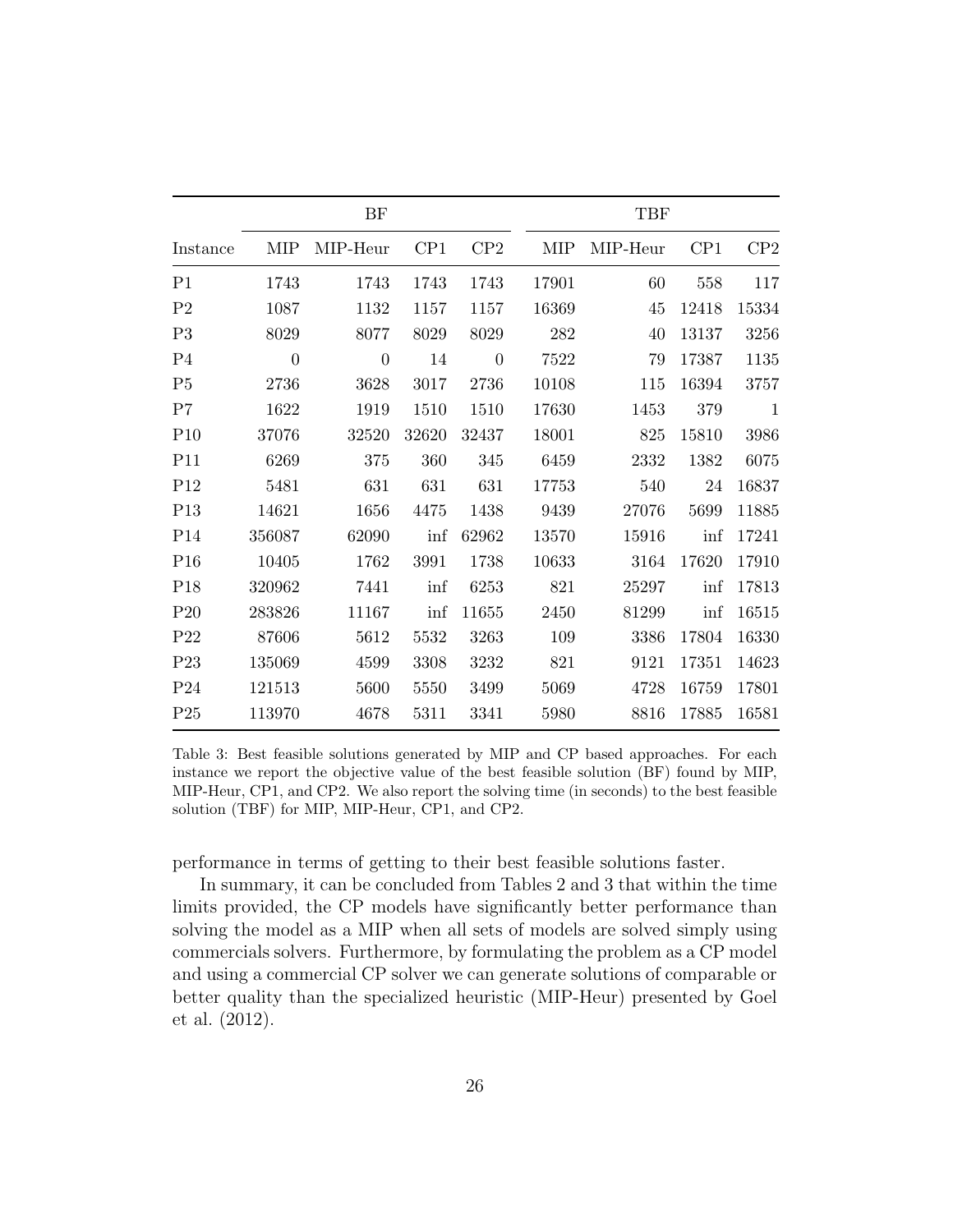Next, we evaluate the performance of the CP-based search algorithm presented in this paper. We compare the performance of this method against MIP-Heur since that is the best algorithm among the existing methods. In the results presented, the sub-problems solved in phases 1 and 2 of the proposed algorithm are terminated based on optimality, infeasibility, branch limit and/or a solution limit, whichever comes first. At the beginning of phase 2, we order the set of terminals in decreasing order of the corresponding losses in the incumbent solution. In phase 2, we iterate through the set of terminals in this sorted order starting from the terminal that has the largest total loss in the solution found at the end of phase 1. This enables us to search early in the regions with the maximum potential for improvement. For instances where the first feasible solution has an objective value greater than 10,000, we choose  $k^{max} = 5$ . We choose  $\xi^1 = \xi^2 = [0.9, 0.95, 0.97, 0.99, 0.999]^T$  for these instances. For all other instances we choose  $k^{max} = 4$  and  $\xi^1 = \xi^2 =$  $[0.9, 0.95, 0.97, 0.99]^T$ . This approach sets the desired accuracy level at 0.1% for instances with a large objective value, and at 1% for instances with a relatively smaller objective value.

We report solutions for the proposed search algorithm based on 2 different configurations of the termination criteria. CP-Heur-nx-ksol refers to the configuration of the algorithm where sub-problems are solved with a branch limit of  $(n \cdot \sum_{v} |I_v|)$  and a solution limit of k. Similarly, CP-Heur-nx refers to the configuration of the algorithm where sub-problems are solved with a branch limit of  $(n \cdot \sum_{v} |I_v|)$  but without a solution limit.

Since the CP-based algorithms are terminated with an ad hoc time-limit whereas MIP-Heur has a convergence based stopping criterion, we have designed a methodology to compare the quality of solutions obtained by the proposed search algorithm, and its speed in generating the solutions. For each instance, we define  $BCS_{a,b}$  as the best common solution obtained by algorithms a and b. Specifically,  $BCS_{a,b} = \max(BF_a, BF_b)$ . The speed-up of algorithm  $\alpha$  versus  $\delta$  is defined in terms of the times taken by the two algorithms to get a solution at least as good as  $BCS_{a,b}$ .

Similarly, for each instance we define  $MCTT_{a,b}$  as the Maximum Common Total Time elapsed for algorithms a and b. Specifically,  $MCTT_{a,b} =$  $\min (TBF_a, TBF_b)$ . We quantify the quality of solutions obtained by algorithms  $a$  and  $b$  as the difference in the best solutions obtained by these algorithms at this common time relative to the best known solution for the instance. Specifically, we report the gap in quality of solutions as  $\frac{100 \cdot (S_a - S_b)}{BKS}$ , where  $S_a$  and  $S_b$  represent the best solutions obtained by algorithms a and b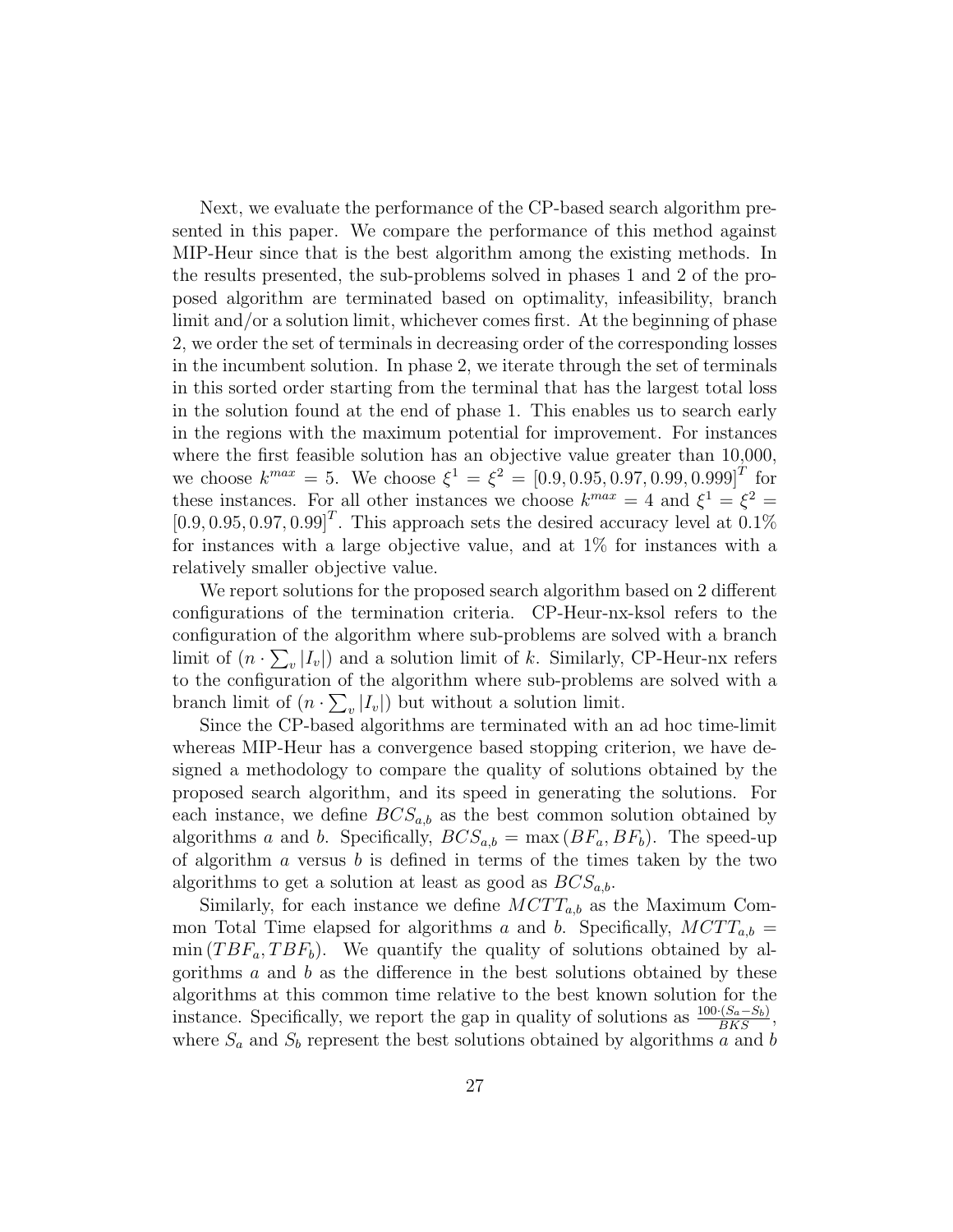|                 | CP2    | CP-Heur-4x-1sol | $CP$ -Heur- $32x$ |
|-----------------|--------|-----------------|-------------------|
| P <sub>1</sub>  | 0.31   | 7.2             | 9                 |
| P <sub>2</sub>  | 0.0    | 1.18            | 0.39              |
| P3              | 11     | 11              | 11                |
| P <sub>4</sub>  | 0.07   | 1.8             | 0.24              |
| P <sub>5</sub>  | 0.53   | 25.5            | 25.5              |
| P7              | 916    | 916             | 916               |
| P10             | 1.10   | 3.88            | 1.29              |
| P <sub>11</sub> | 384.67 | 76.93           | 72.13             |
| P12             | 2.82   | 0.78            | 0.97              |
| P <sub>13</sub> | 2.30   | 1.21            | 6.35              |
| P14             | 0.46   | 3.56            | 6.11              |
| P <sub>16</sub> | 0.25   | 15.84           | 2.25              |
| P <sub>18</sub> | 22.09  | 3.51            | 1.09              |
| P20             | 2.02   | 1.97            | 6.08              |
| P <sub>22</sub> | 260.67 | 2.65            | 1.83              |
| P23             | 50.42  | 48.58           | 47.54             |
| P24             | 1300   | 1300            | 1300              |
| P <sub>25</sub> | 5.51   | 33.74           | 10.31             |
| Geo mean        | 4.55   | 10.5            | 7.86              |

Table 4: Speed-up of CP based algorithms relative to MIP-Heur in reaching a common solution

# respectively at  $MCTT_{a,b}$ .

In Table 4 we report the speed-ups for each of the CP based methods relative to MIP-Heur. Speed-ups greater than 1 indicate that the CP based method is faster than MIP-Heur in getting to a solution of similar quality. Simply solving CP2 using CPOptimizer achieves an average speed-up of factor 4.55. Our dedicated search algorithm achieves a speed-up of factor 7-10 on average.

In Table 5 we report the  $\%$  gap in solution objective for each of the CP based methods relative to MIP-Heur at the maximum common total time defined above. Gaps are evaluated relative to the best known solution for the instance. A positive gap indicates that the CP based method finds a better solution than MIP-Heur at the given time limit. An "inf" value indicates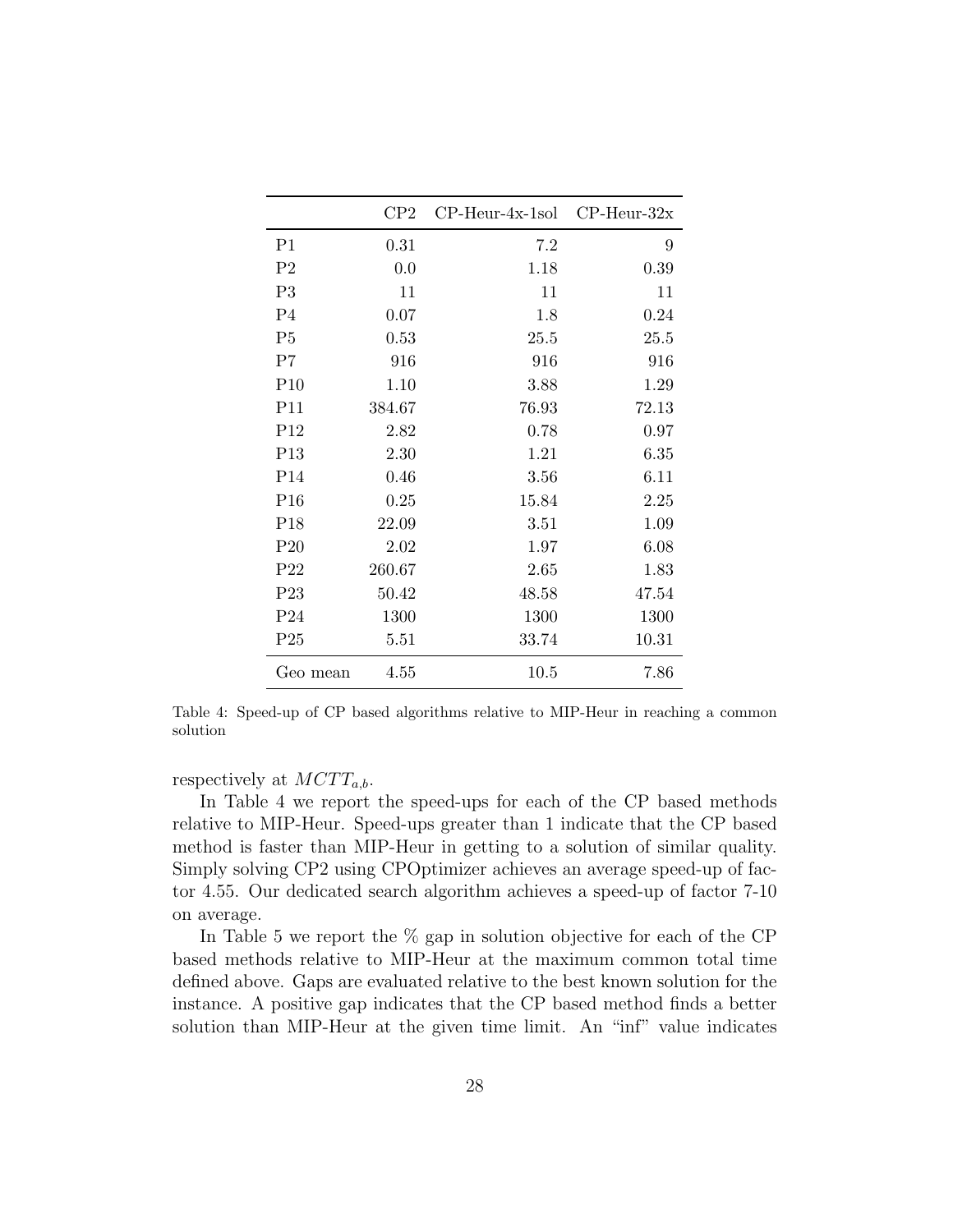|                  | % gap relative to BKS |                 |                |  |  |  |
|------------------|-----------------------|-----------------|----------------|--|--|--|
|                  | CP2                   | CP-Heur-4x-1sol | $CP$ -Heur-32x |  |  |  |
| P <sub>1</sub>   | -1.34                 | 0.41            | 0.93           |  |  |  |
| P <sub>2</sub>   | $-24.2$               | 4.14            | $-1.1$         |  |  |  |
| P <sub>3</sub>   | 0.31                  | inf             | inf            |  |  |  |
| P <sub>4</sub>   | $-350$                | 244             | $-393$         |  |  |  |
| P <sub>5</sub>   | 3.76                  | 34.32           | 27.81          |  |  |  |
| P7               | inf                   | inf             | inf            |  |  |  |
| P10              | 0.21                  | 0.32            | 0.47           |  |  |  |
| P <sub>11</sub>  | 4.35                  | 39.13           | 42.03          |  |  |  |
| P <sub>12</sub>  | $\theta$              | $-0.32$         | 0              |  |  |  |
| P <sub>13</sub>  | 17.59                 | 45.55           | 101.11         |  |  |  |
| P <sub>14</sub>  | $-1.83$               | 2.51            | 13.17          |  |  |  |
| P <sub>16</sub>  | $-1.78$               | 66.2            | 65.21          |  |  |  |
| P18              | 20.28                 | 11.23           | 4.65           |  |  |  |
| P <sub>20</sub>  | 16                    | 26.52           | 57.33          |  |  |  |
| P <sub>22</sub>  | 12.2                  | 61.26           | 23.14          |  |  |  |
| P <sub>2</sub> 3 | 46.6                  | 47.53           | 25.29          |  |  |  |
| P <sub>24</sub>  | 43.67                 | 54.79           | 50.55          |  |  |  |
| P <sub>25</sub>  | 30.44                 | 15.65           | 60.92          |  |  |  |

Table 5: % Gap in solution quality of specified algorithm and MIP-Heur relative to best known solution (BKS) after a common solve time

that MIP-Heur cannot find any solution by the time (which coincides with MCTT) the CP based method terminates after successfully finding a solution. Clearly, we can see that at MCTT, solving CP2 with CPOptimizer, and the two configurations of the proposed search algorithm provide significantly better solutions than MIP-Heur for the larger instances.

# 8. Conclusions

In this paper, we have addressed the problem of optimal LNG inventory routing. Most of the previous work in this area has used a mixed integer programming based approach. We have presented two CP models, based on a disjunctive scheduling representation, as an alternative approach to